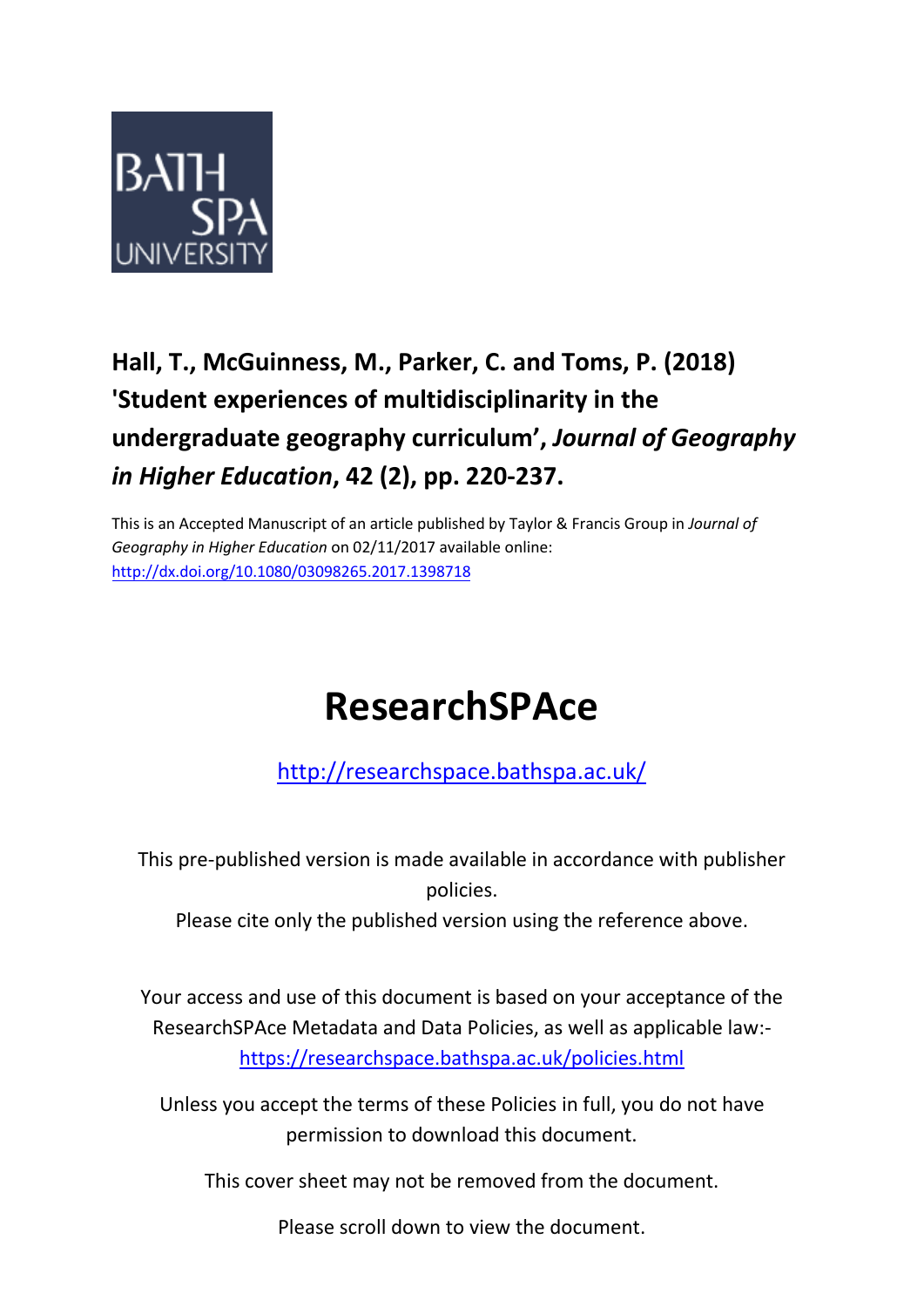# Student Experiences of Multidisciplinarity in the Undergraduate Geography Curriculum

Tim Hall (correspondence to tim.hall@winchester.ac.uk) Mark McGuinness Charlotte Parker Phil Toms

# **ABSTRACT**

This paper explores the student experience of multidisciplinarity within the undergraduate Geography curriculum. It considers the drivers that have underpinned this development before considering the findings of research into student experiences in two universities in the south of England. The results suggest that most students view this development positively and recognize a number of advantages that it brings, citing expanded opportunities for learning, working with people from other disciplines, expansion of perspectives and perceived benefits to employability. However, for a minority this development is more problematic. The research points here to issues with specialist knowledge and disciplinary pedagogies, social issues within the classroom and class organization and some reservations regarding groupwork. The paper concludes with a series of recommendations.

# **KEYWORDS**

multidisciplinarity, undergraduate, curriculum, student experience, disciplinary pedagogies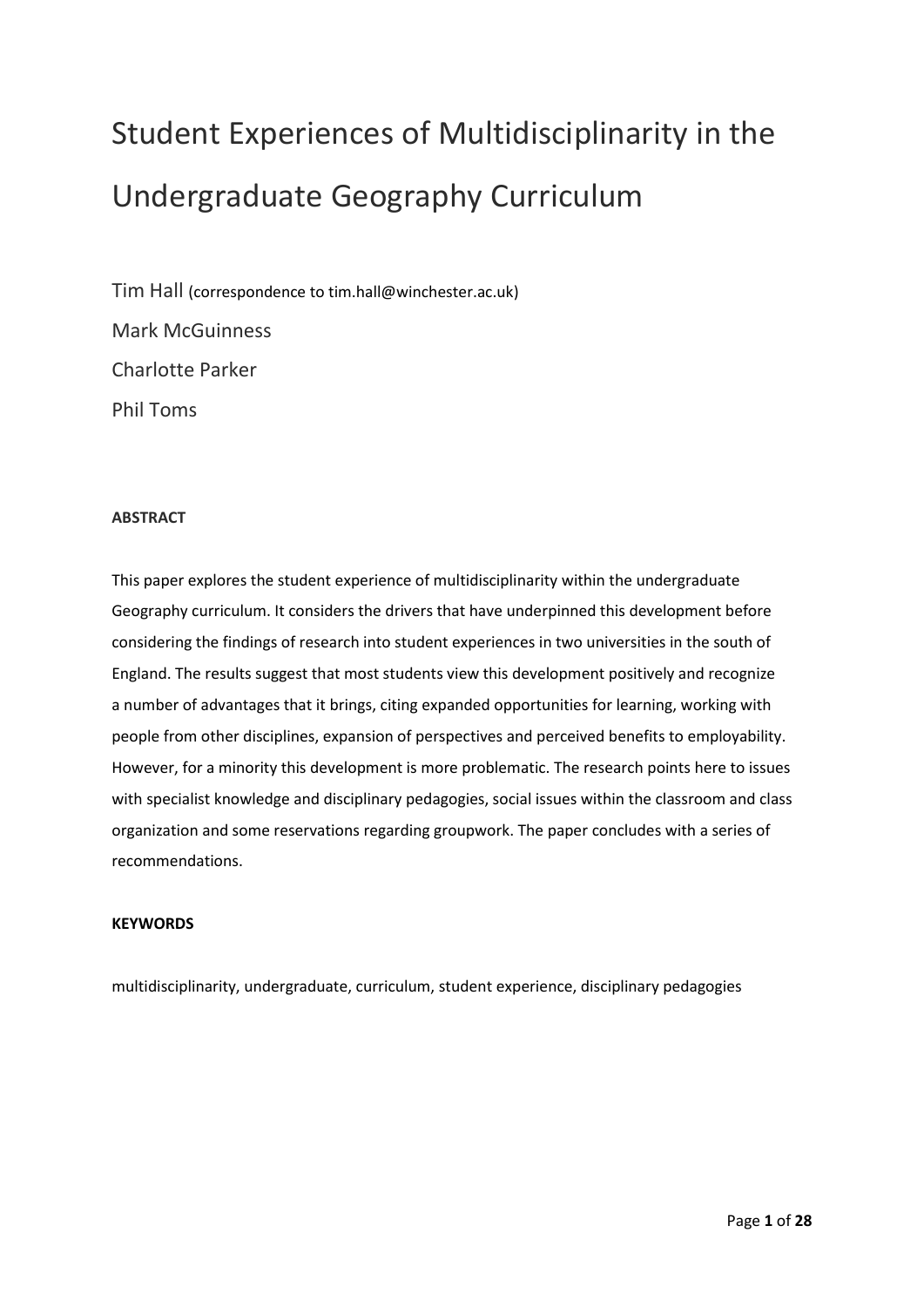# **INTRODUCTION**

**.** 

"Geography in England is one of many university subjects that will be significantly restructured – with almost immediate effect – because of powerful external drivers altering research and teaching" (Castree, 2011: 294).

This paper is concerned with the effects of the growing trend, within higher education, for geography to be managed not in autonomous, stand-alone departments but rather in multidisciplinary departments of various kinds. This is a trend that has been identified and mapped in the UK (Hall, Toms, McGuinness, Parker and Roberts, 2015), internationally (Gibson, 2007; Murphy, 2007; Winkler, 2014; Frazier and Wikle, 2016) and across disciplines beyond geography (Hall, 2015). In the UK, for example, Hall et al. (2015: 59) noted that the number of autonomous, single discipline geography departments had fallen from 47 (out of 86, or 54.6 percent) in 1995, to 30 (out of 86, or 34.9 percent) in 2013. In the U.S. and Canada, Frazier and Wilke (2016) recognized an increasing pace and scale of rebranding geography departments with many dropping the name geography from their title or adopting titles that reflected mergers with other disciplines and departments, or a broadening of their disciplinary purview. These authors noted that whilst awareness of these trends in aggregate terms is growing, little has been said to date about their impacts on the reproduction of geography through teaching and research practices within the discipline.

This paper considers the impacts of these increasingly multidisciplinary management models on the construction, delivery and nature of university curricula and, crucially, student perceptions and experiences of this, an aspect of this lacuna within the international literature. The project sought to do this by exploring the perceptions and experiences of students on two undergraduate geography degree programmes that have become characterized by degrees of multidisciplinarity in recent years. 1

#### **CHANGE IN HIGHER EDUCATION AND THE RESHAPING OF GEOGRAPHY**

 $1$  The term multidisciplinary is used throughout this paper. Multidisciplinary is used here to refer to 1) university departments composed of staff, students and degree programmes that span multiple disciplinary boundaries, 2) individual modules which include students from more than one discipline (such as a module open to geography and sociology students, for example) and 3) curricula which include at least some modules that are open to students from different disciplines. These might be modules from a degree programme which are simply opened up to students from other degrees or modules that are specifically designed from the outset to be appropriate for students from a number of different degree programmes. It is not the intention of this paper, to intervene in the many debates about the nature, meanings and potentials of inter-, multi-, trans- , supra- and post-disciplinarity. There is an abundant extant literature through which these debates can be accessed (Chettiparamb, 2007; Frodeman, Klein, and Mitcham, 2010; Lattuca, 2001).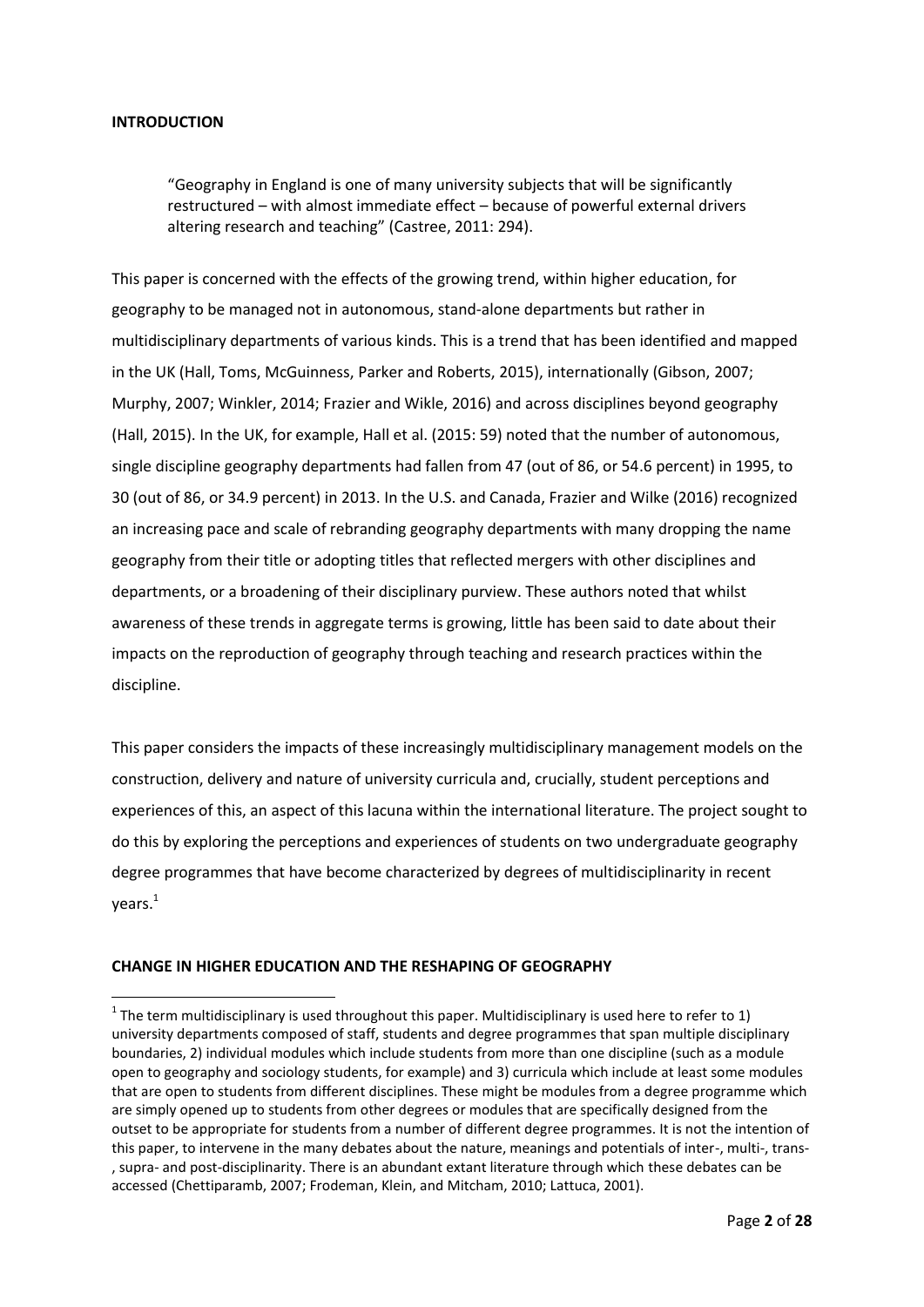Geography in the UK in 2017 is generally seen to be in a healthy state. This is evidenced by: an increase in the number of students taking geography A level (pre-university) qualifications; growing numbers of undergraduate students enrolling on geography degree programmes at university; the development of a number of new geography undergraduate degree programmes within UK universities and a greater public recognition of the diversity and value of geography (The Guardian, 2015). Moreover, a recent international benchmarking exercise confirmed the global influence of UK human geography (ESRC-RGS-ARHC, 2013); and the presence of more UK geography departments in the top 100 than from any other country (QS World University Subject Rankings 2014; Hall, et. al., 2015: 58). However, this followed a seemingly less secure period for the discipline in the UK and internationally where a number of concerns were voiced about geography's imminent futures (Castree, 2011; Clifford, 2002; Erickson, 2012; Gibson, 2007; Kong, 2007; Philo, 2012; Thrift, 2002). These concerns covered a range of intellectual and institutional issues including: the precariousness of geographers' labour and the general conditions under which geographers work within an increasingly neoliberal academy and its disciplinary effects (Castree and Sparke, 2000; Demeritt, 2000; Dowling, 2008; Willis, 1996); the continuation of gendered inequalities within the discipline (Dyer, Walkington, Williams, Morton and Wyse 2016; Klocker, and Drozdzewski, 2012; Maddrell, Strauss, Thomas, and Wyse, 2015); disconnections between school and university geography (Castree, 2011); and a lack of visibility of geographical knowledge within public discourse despite its obvious relevance to pressing global issues (Murphy, De Blij, Turner II, Wilson Gilmore and Gregory, 2005). The UK witnessed a number of specific pressures on higher education generally and geography specifically which stemmed from: higher education reforms and their effects including the Browne Review (2010), Higher Education Funding Council for England fee reforms and student number controls (2012 and 2015), resource constraints, departmental reorganizations and attention to thresholds of viability for degree programmes and departments. In Castree's intervention in debates about the imminent futures of (university) geography (in England) he calls for "careful curriculum design" (2011: 298) to maintain the vitality, viability and visibility of the discipline in the face of more discerning student preferences. One curriculum strategy that Castree does not discuss, but which has been, and remains, it seems, on the agendas of many higher education senior managers, particularly in the UK's post-1992<sup>2</sup> sector, is greater multidisciplinarity within the curriculum. This might be achieved through the validation of increasing numbers of multi- and interdisciplinary degrees (Knight, Lattuca, Kimball and Reason, 2013), or as a result of the

 $\overline{a}$ 

<sup>&</sup>lt;sup>2</sup> Post-1992 here refers to institutions, typically former polytechnics and colleges of higher education, who were granted university status after 1992. They tend to be primarily teaching focused institutions, although considerable research is produced within these institutions.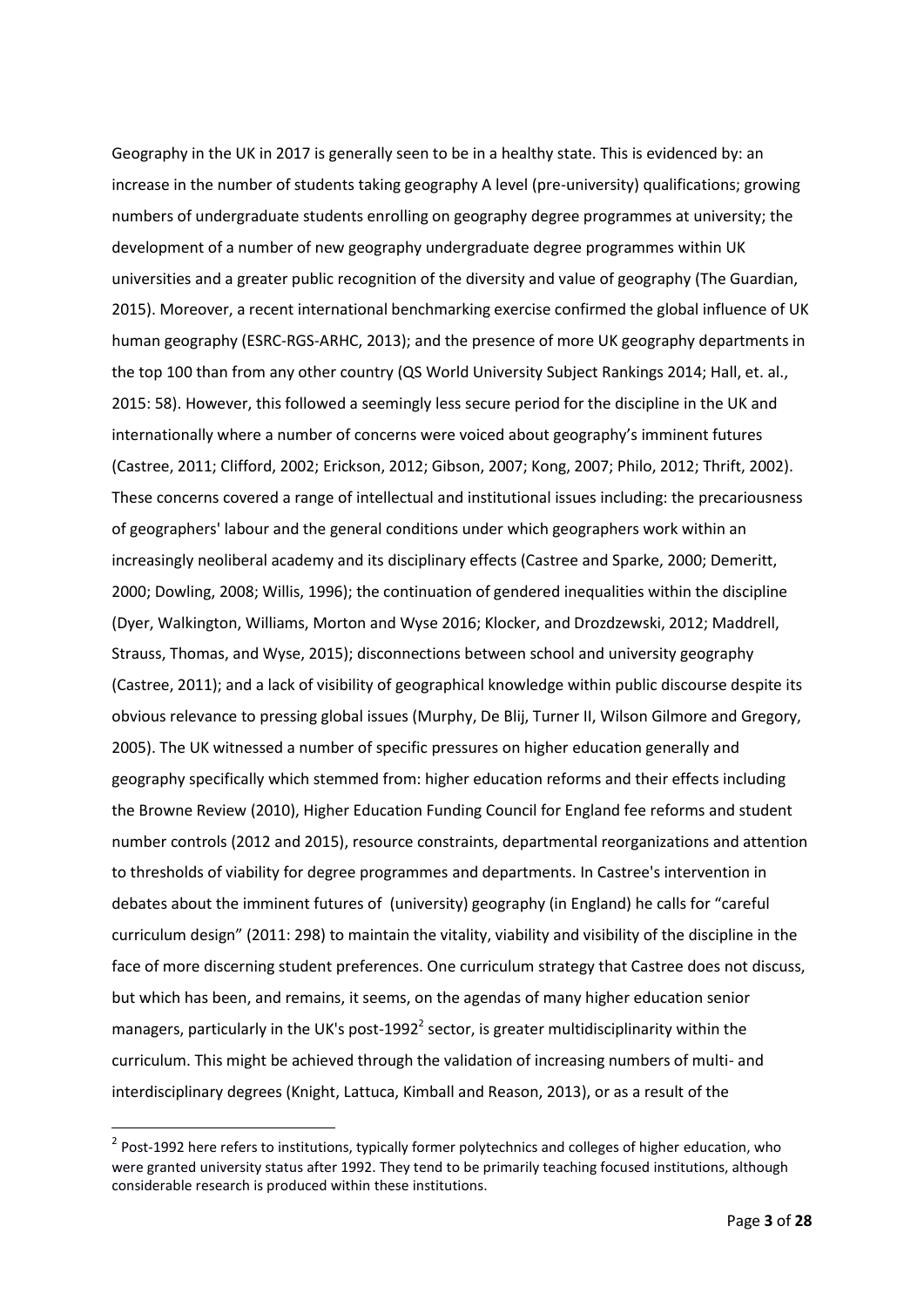increasingly multidisciplinary nature of university departments. In the latter case, it is common for cognate degree programmes to share modules. This model of curriculum design and management has been developed to enhance intellectual, pedagogic or methodological synergies between elements of these programmes and / or through the pursuit of resource efficiencies achieved by teaching large classes drawn from a number of programmes.

The evidence then from Hall, et al., (2015) in the UK, Winkler, (2014) and Frazier and Wikle, (2016) in the USA is that increasingly the student experience of geography in higher education is not of a single discipline, autonomous geography department but of rather one that is multidisciplinary in some way. Recent developments within Australian higher education also point to a similar set of processes. For example, in 2016 Flinders University announced a radical restructuring plan which would result in the reduction in the number of its academic units with the remaining being more multidisciplinary in nature (Williams, 2016). Similar restructuring plans had also been announced at the University of Western Australia and the University of Adelaide. Little to date, however, has been said within the literature about the impacts on students of these changing contexts within which undergraduate geographers increasingly find themselves.

A potential consequence of the restructuring of geography in higher education is the reshaping of the geography curriculum. It is, and has long been, common for students in many countries to take a small number of 'top up' modules from outside their main discipline and / or department within their degree programmes. However, the experiences of the two UK institutions discussed in this paper suggest that, following departmental mergers and restructuring, it is becoming more common for the curriculum to be considered and reshaped at the (multidisciplinary) departmental level, or at least at levels which exceed the individual discipline. For example, modules taken on a geography degree might be a sociology module or a biology module, yet are accepted as part of a geography degree as they (arguably) include a significant amount of geographical material. Connections between the curricula of different disciplines appear to be becoming more common and more systematically pursued within these institutional contexts.

With specific reference to geography, contemporary university multidisciplinarity though appears to be something of a contested terrain with some arguing that the potential resource efficiencies offered through multidisciplinary management structures and associated curricula are more appealing to university managers than the intellectual potentials opened up through multidisciplinarity (Gibson, 2007; Holmes, 2002; Sidaway and Johnston, 2007). Whilst the neoliberal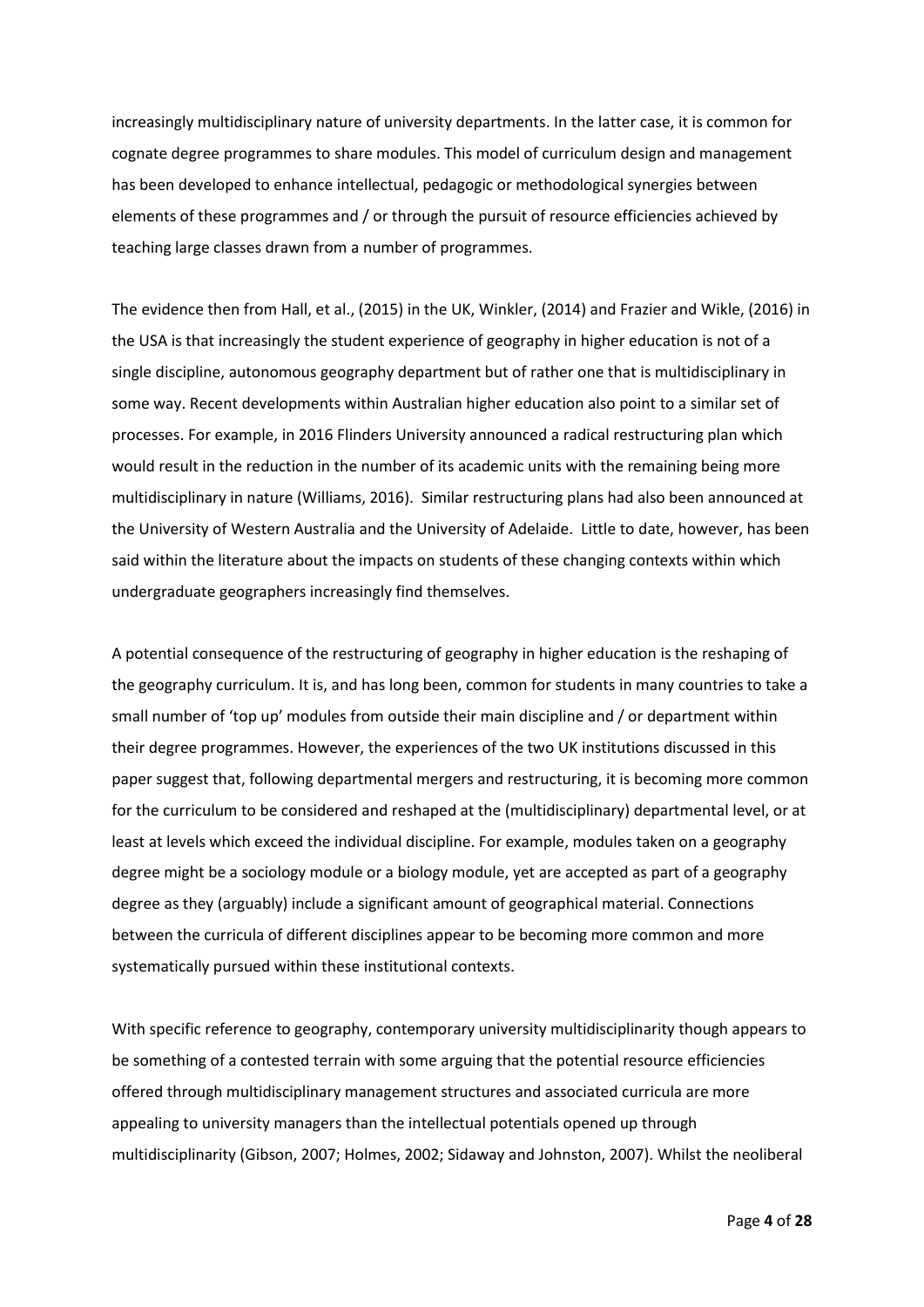language of 'rationalization' and 'efficiency' has tended to dominate the academic responses to the trend towards multidisciplinarity, a small body of literature documents the positive attributes that some multidisciplinarity can bring to teaching, such as awarding added value (McCleery, 2001), providing transferable skills beyond a degree (Richter, Paretti and Mcnair, 2009) and encouraging critical thinking (Widner and Davies, 2007). However, such literature simultaneously acknowledges that multidisciplinarity needs to be undertaken with care, understanding and effort from staff (Bauder, 1990; Krometis, Clark, Gonzalez and Leslie, 2011); as different styles and staff backgrounds can create barriers (Bradbeer, 1999); so discipline-specific examples are required to enhance student understanding (Giesbrecht, Sell, Scialfa, Sandals and Ehlers, 1997). Concepts of identity, 'others' and the fuzzy boundaries between courses such as geography and the social sciences raise pedagogic questions (McKendrick 2001a), and exploration into teaching styles should be encouraged (McKendrick 2001b). Spelt, Biemans, Tobi, Luning and Mulder (2009) call overall for more research into multidisciplinarity teaching, thinking and learning, a call to which this paper is a response.

The research outlined below, thus aimed to contribute to the existing literature, by listening to and acknowledging where disciplines are working together to produce something distinctive for students (and staff), as well as acknowledge innovation, choice and positive pedagogic outcomes where students responses highlighted such. In undertaking this research, the researchers were thus not interested in reproducing a 'death of a subject' narrative, but rather to explore multidisciplinarity through the voices of students, exploring the positives as well as the pitfalls.

#### **GEOGRAPHY, DEPARTMENTAL CHANGE AND MULTIDISCIPLINARITY IN TWO UNIVERSITIES**

The research reported here was undertaken within two post-1992 universities in the South of England; the University of Gloucestershire and Bath Spa University. These were selected because of their history of conscious curriculum redesign within their undergraduate geography programmes to promote multidisciplinary modules. The primary driver of this in both cases was departmental restructuring. At the University of Gloucestershire the Department of Geography and Geology was restructured in 1998 into a multidisciplinary School of Environment. Here geography was housed along with a number of community, design and planning programmes. This was later restructured into a Department, then School, of Natural and Social Sciences. Here geography lost many of the other subjects from the School of Environment but was joined by sociology and psychology undergraduate programmes from other departments, and biology and criminology which were developed as new degrees. Periods of curriculum redesign followed both of these restructurings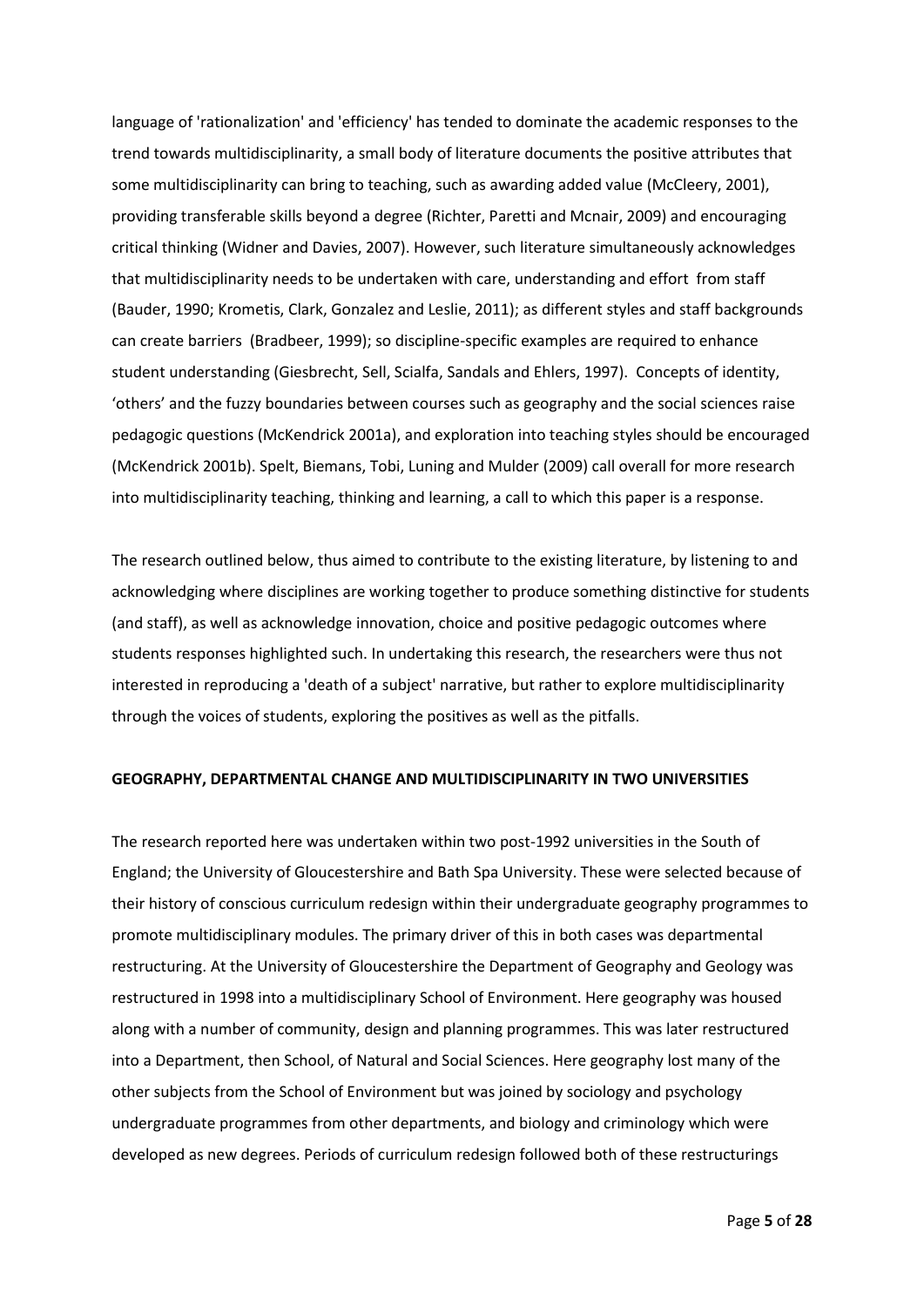with geography being directed to develop a curriculum that first overlapped with cognate programmes such as heritage management and community development (School of Environment) and then biology, criminology and sociology (Department / School of Natural and Social Sciences). The intellectual synergies that these developments might bring were not absent from these processes, but they were driven, at least in part, by potential resource gains through increased recruitment and teaching efficiencies achieved through the sharing of some modules between degree programmes. This curriculum redesign was based primarily around the sharing of fieldwork and research methods modules but other modules whose contents potentially appealed to more than one degree programme also became shared. These included modules in areas such as biogeography (geography and biology), globalization and global crime (criminology, geography and sociology) and urban studies (geography and sociology).

At Bath Spa University the Department of Geography and Development Studies became a standalone Department of Geography in 2001. The Department was for all practical purposes selfcontained and self-managed department. In 2009 the Dean of the newly created School of Society, Enterprise and Environment abolished all six inherited single discipline departments and created three new multidisciplinary ones - Sciences, Social Sciences and Business. Geography was placed in the Department of Social Sciences, and directed to share resources with sociology and health studies, a move deeply unpopular with the physical geography team. A programme of module sharing was commenced, in particular between human geography and sociology, both of whom discontinued some modules, replacing them with modules adopted from the rest of the Department. Some modules were simply rebadged as geography modules (e.g. Globalization and Work), some were renamed and team taught to enhance relevance to geographers (e.g. Welfare and Society became Society, Space and Welfare) and some modules were written anew with a multidisciplinary audience in mind (e.g. Global Cities, Visualizing Society). These latter bespoke modules were the result of genuine multidisciplinary discussion and careful considerations of programme aims through formal internal periodic review processes. The former modules were more opportunistically identified. However both types of modules shared the same, generally positive, feedback in end of year module evaluation exercises.

# **METHOD AND LIMITATIONS**

The research discussed here was undertaken collaboratively between the two institutions between 2011 and 2013. Both universities are of similar sizes, intake profiles and internal structures. Students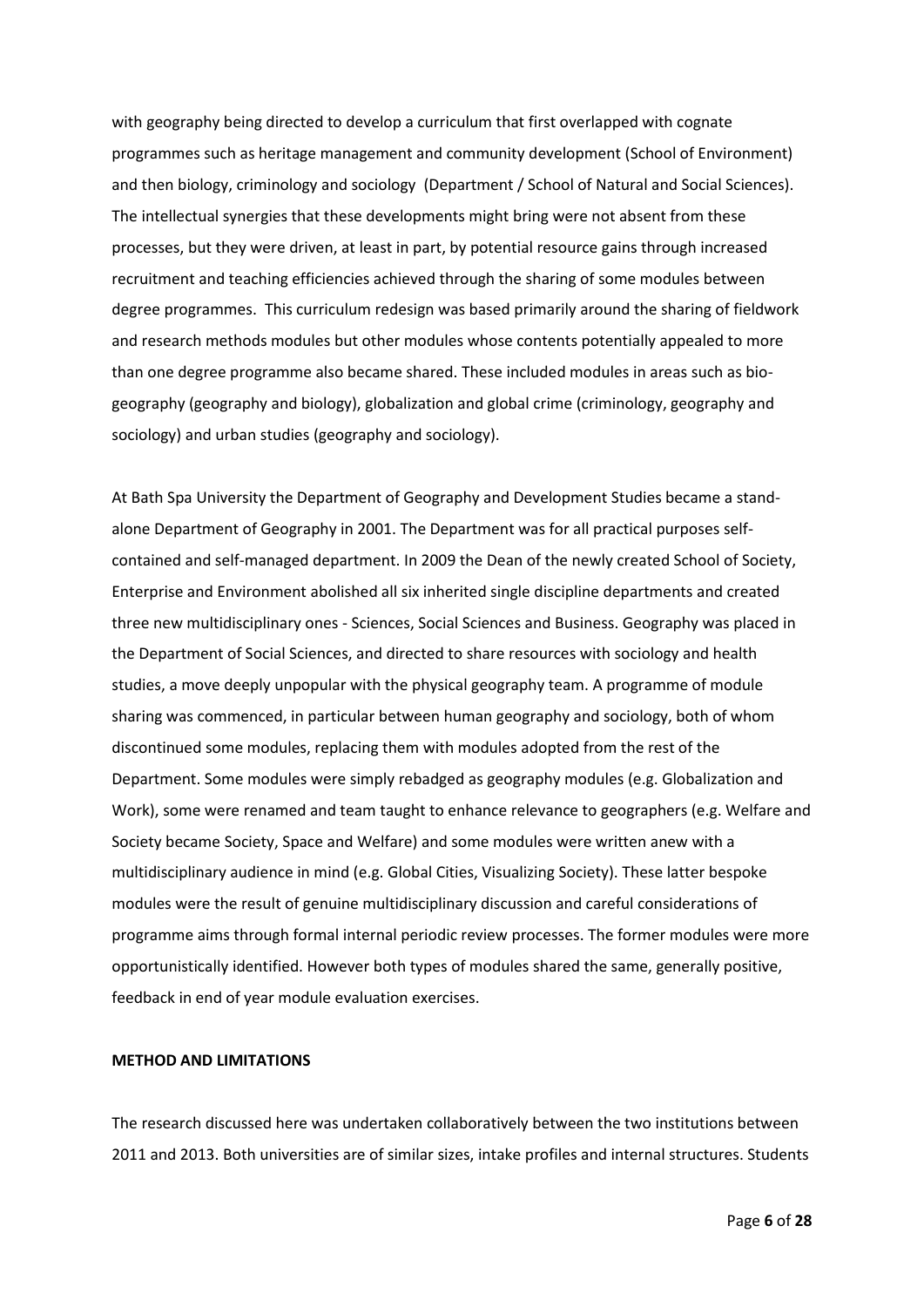were accessed through an online questionnaire survey and two focus groups were held in each university with 14 self-selecting current students. The survey drew 107 responses from geography undergraduates at the two institutions, 57 (53.7 percent) from the University of Gloucestershire and 50 (46.7 percent) from Bath Spa University. During the period of the survey the two institutions contained approximately 280 - 300 current undergraduate geography students across all three years of study, suggesting a response rate to the survey of around 36 - 37 percent. The vast majority (79, or 73.8 percent) were students only studying geography (single honors students), with 28 (26.2 percent) joint or combined honors students taking geography with another subject. The survey drew responses from students in all three years of undergraduate study with 45 first year students (42.0 percent), 27 second year students (25.2 percent), 33 third year students (30.8), one part time student and one who responded 'other'. Overwhelmingly the students fell into the 18-21 age category (92, or 86.0 percent). More female students (68, or 63.5 percent) responded to the survey than male students (39, or 36.4 percent).

Of the students who responded to the survey 95 (88.8 percent) had experience of at least one multidisciplinary module (a module shared with at least one other course and containing students from this / these other course(s)). Of these students 36 (37.9 percent) indicated that between one quarter and one half of the modules they had taken had been shared with another course. However, this did include a large number of first year students, where at the University of Gloucestershire a shared, multidisciplinary double module (one quarter of the total first year study) was a compulsory element of the geography course. 31 students (32.6 percent of those who had indicated that they had taken a module shared with another course) indicated that these modules constituted less than one quarter of all modules they had taken at university, whilst nine students (9.5 percent of those who had indicated that they had taken a module shared with another course) indicated that such modules constituted more than half of all the modules they had taken at university at that point. The experience, then, of taking multidisciplinary modules was a very common one for geography students at these institutions and they formed significant proportions of their learning and teaching on their courses.

It is important to acknowledge the limitations of the research undertaken here. Most obviously this was a small survey that spoke only of the experiences of multidisciplinarity within two small to medium sized geography programmes in 'new' (Post-1992) universities in England. Little is known, for example, of the student experience of multidisciplinarity within geography degrees in larger universities in the UK and internationally. The situation is likely to be very different in the USA where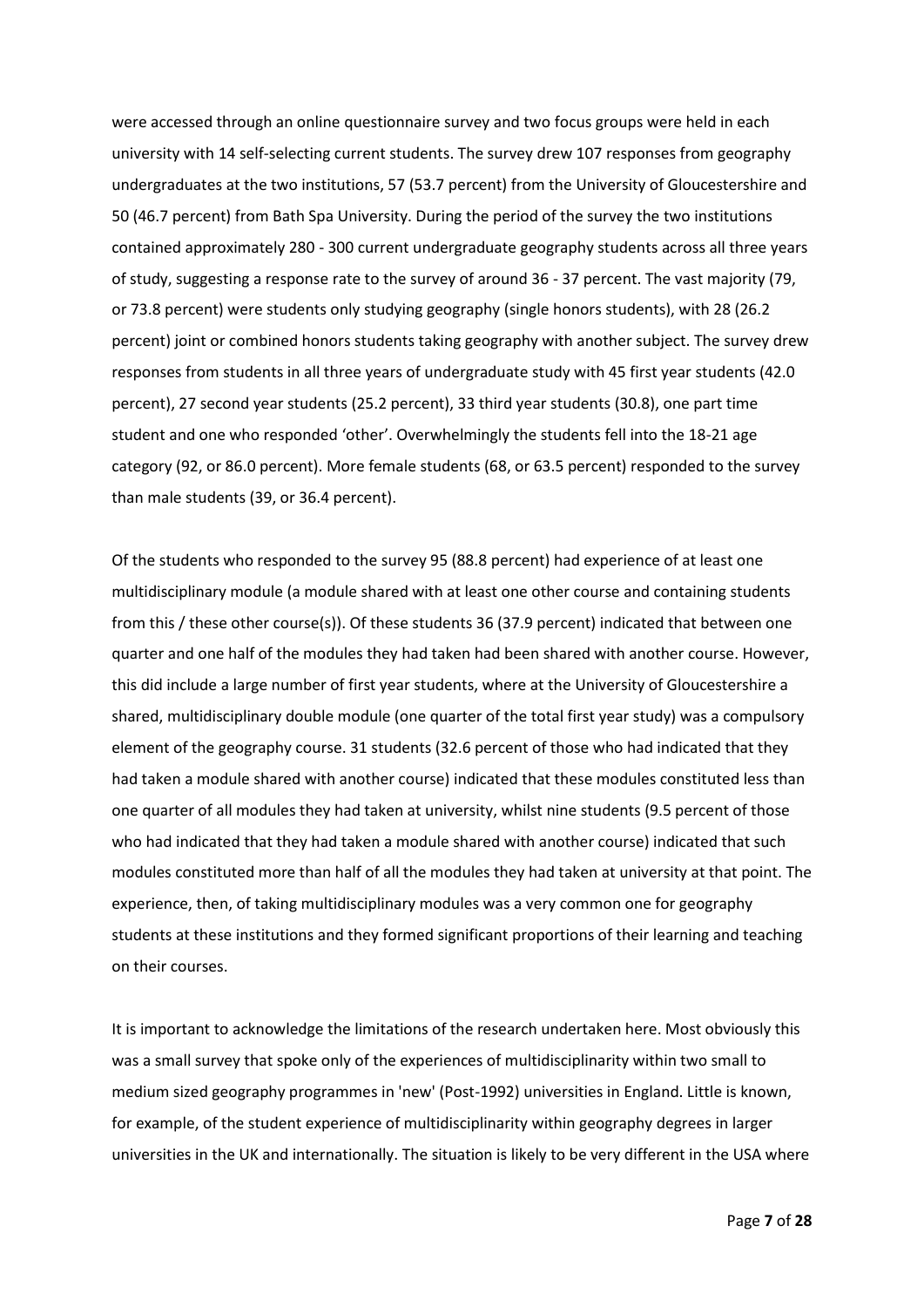taking modules from a range of disciplines is a normal part of the degree experience and where specific majors are not declared at entry to higher education. Research into the student experience of multidisciplinarity within these other contexts would add a comparative element to the findings reported here. A further limitation of this study is that it does not explore the experiences of nongeography students about their views of sharing modules with geography students. The paper offers a very geography-centric perspective. The findings reported here are not necessarily transferable across other disciplines.

Turning from the limitations that stem from what the research did not survey to more endogenous limitations, the majority of examples of modules that students cited when they responded to this survey were core geography modules that have been opened up to students from other disciplines or are ones that are, at least in part, taught by staff who students would identify as geographers. There is little in these responses that speaks to the experience of geography undergraduates on modules that originated in other courses and become adopted onto geography course maps or are taught by members of staff who geography students would be likely to think of as non-geographers. A few examples that were captured included instances of some geography students feeling isolated or disadvantaged where they felt their shared module was predominantly aimed at a course other than geography or delivered by non-geography staff (see examples in table 4 below). Finally, the survey did experience a high mortality rate with 31 respondents dropping out of the survey after the initial demographic questions.

#### **FINDINGS**

Overall, students were positive in reflecting on their experiences of taking modules shared with other courses. Very few, only 7 of the 76 who responded to the question, felt that taking modules shared with other courses did not enhance their student experience. The majority, 45 (59.2 per cent) reported that taking these modules, overall, enhanced their learning experience on their geography degree (Table 1).

#### *(TABLE 1 HERE)*

The positive motivations associated with taking these modules were reflected in the responses to a series of statements exploring students' experiences within these modules (Figure 1).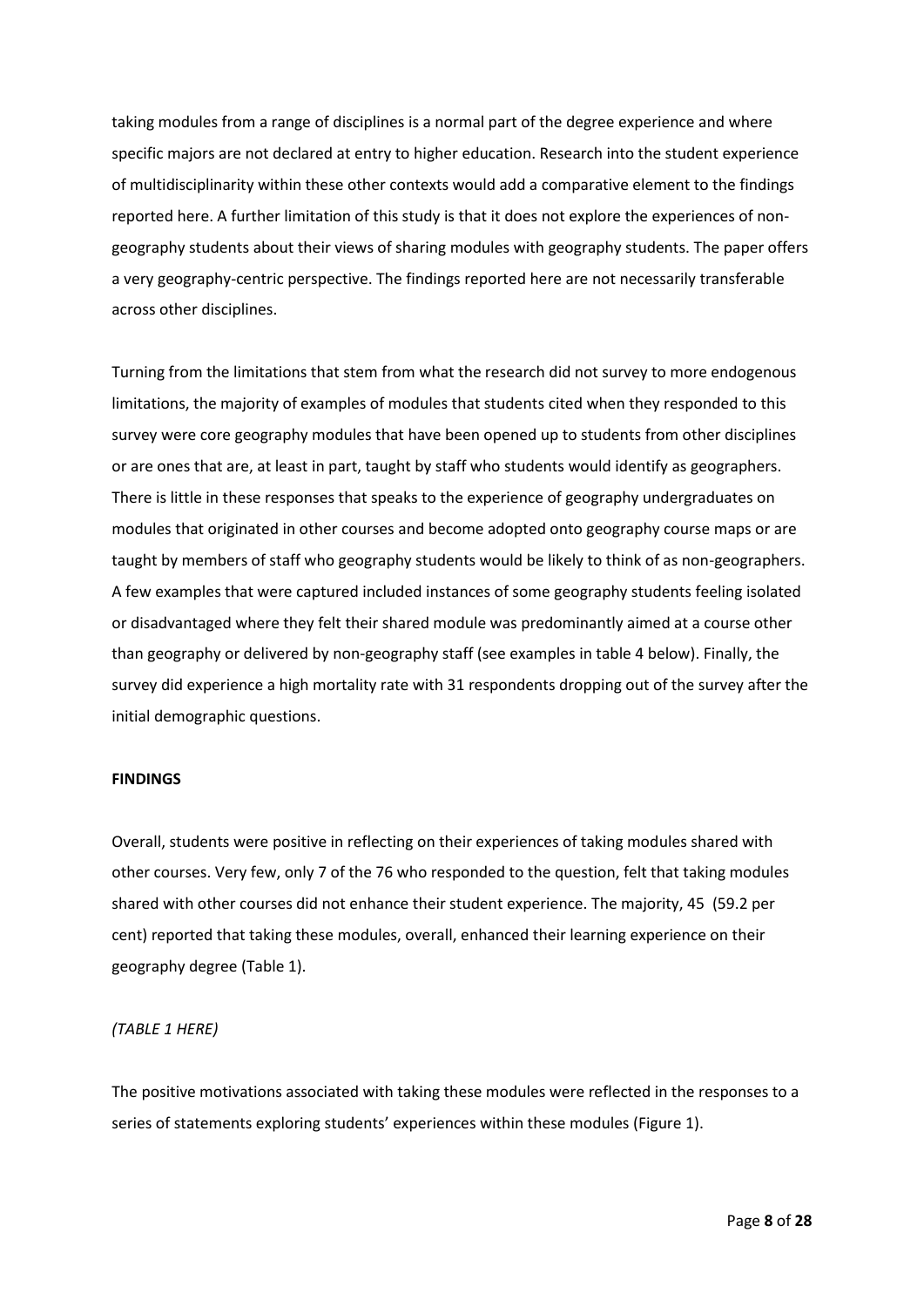#### *(FIGURE 1 HERE)*

The majority of student respondents reported positive reactions to and experiences on multidisciplinary modules. They spoke positively, in both closed and (later) open questions, of the lecturer speaking the same language as them, of being familiar with the ideas and sources discussed on the module, of expanded opportunities for learning, a broadening of subject knowledge and perspectives, working with people from other disciplines, positive impacts on core modules, enhancing career options and knowing what was expected of them in assessments. Students were a little more equivocal about the benefits of working with new people on multidisciplinary modules. In addition they did highlight some areas of concern with these modules around having reservations about taking this module, not knowing the majority of students on the module and tending to talk mainly with other geography students during classroom discussions. Whilst the majority of students did not feel disadvantaged by encountering material that was outside their discipline on these modules, just over one quarter (21, 27.6 percent) of students who responded to these statements did feel disadvantaged. Whilst the majority of students were generally positive about most aspects of multidisciplinary modules, for some these modules were problematic in some ways.

Open responses that reported positive experiences were summarized under a number of themes (Table 2).

#### *(TABLE 2 HERE)*

Whilst students cited a number of reasons for taking modules shared with another course, two ('the subject interested me' and 'they were compulsory') were mentioned by around half of all students responding to the survey (Table 3).

#### *(TABLE 3 HERE)*

The compulsory nature of these modules was undoubtedly significant within student motivations for engaging with multidisciplinarity within their curriculum. However, a slightly greater number of respondents did cite interest in the subject as a motivation and many more cited some other positive motivation in their taking these modules. Of the 55 students who indicated that their reasons for taking these modules were that they were compulsory and / or there was no alternative available (some respondents ticked both boxes), only 16 (29.1 percent of these students) failed to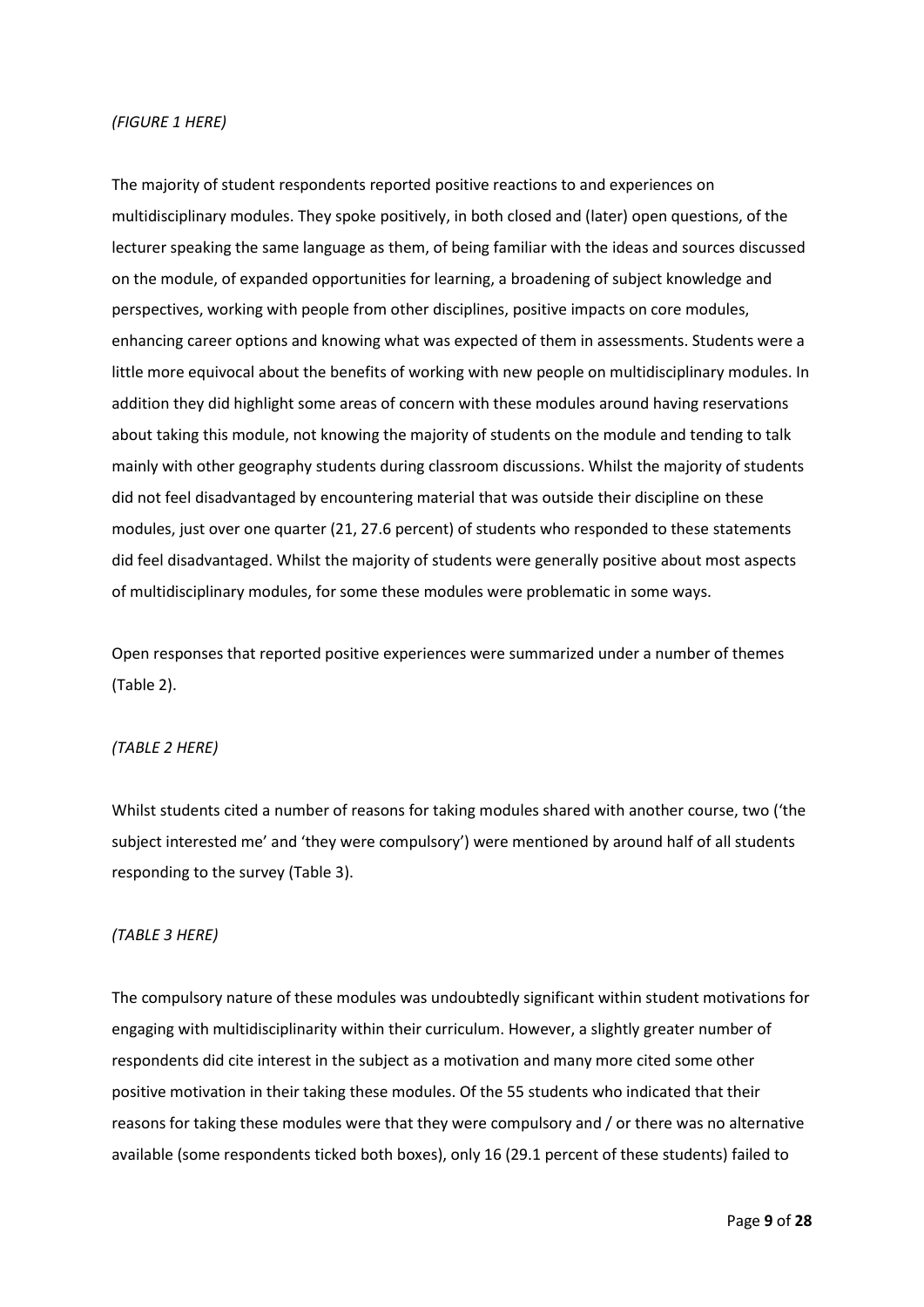indicate an interest in the subject of the module as a motivation. Further, of these 55 students only 12 (21.8 percent of these students) did not indicate any additional positive motivation for taking modules shared with another course. Thus, of the 76 respondents who completed this question, 64 (84.2 percent) did cite at least one positive motivation associated with taking multidisciplinary modules.

Respondents were asked to think about taking a module shared with another subject and to outline in open text, what aspects of the module they felt were different to other geography modules they had taken and (in a later question) negative aspects of taking modules shared with another course. These questions produced very similar responses and have been amalgamated here. Some students referred to aspects that were clearly related to the different pedagogies of individual lecturers. However, they did identify a number of disciplinary issues or issues related to the resourcing and organization of the module, a consequence of the shift to more efficient multidisciplinary modes of delivery. These responses have been broadly grouped under five themes although a number of responses cut across multiple themes (Table 4).

#### *(TABLE 4 HERE)*

On balance, despite a number of positive remarks, the responses to the question 'thinking about the module that you referred to in the question above, what aspects of the module, if any, struck you as different to other modules you had taken?' were predominantly negative or ambivalent in tone (table 4). This might be a reflection of the wording of the question whereby 'different' could be interpreted by respondents as meaning problematic, or those students that did have issues with their multidisciplinary modules may have been more inclined to respond to the question. Whatever the qualifications, however, the responses do point to issues for curriculum designers and educators on multidisciplinary modules to be sensitive to: the potential barrier effects of different disciplinary languages and theoretical bases; the unbalancing effects of students experiencing some classes that are significantly bigger in size and organized differently to ones they are used to; the impacts of different disciplinary pedagogies and social issues emerging in the classroom. However, these responses did also reveal some positives that students valued in their exposure to other disciplines within their geography degree, primarily around the expansion of their Geographical imagination, in various ways, that developed through these modules (see also table 2). As one student commented: "The scale of the lecture. The inclusion of many academic theories. How geography can be stretched to many other areas I didn't before think relevant."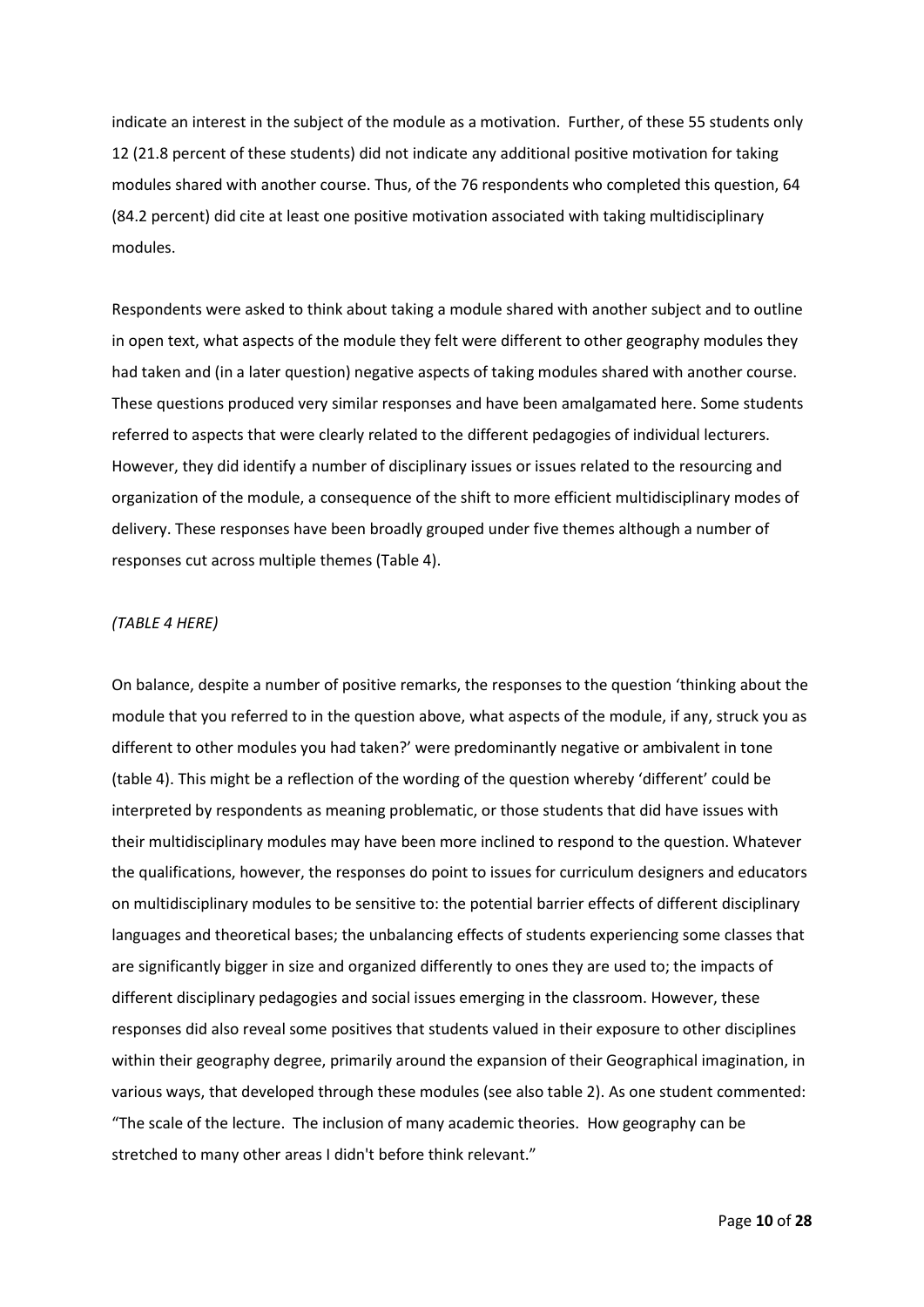Students were asked to specifically reflect on their experiences of groupwork within multidisciplinary modules, again with reference to the module that respondents had cited in previous questions. Goupwork here was taken at the design stage of the survey to refer to students being required to undertake some form of summative group-based assessment such as a group presentation. However, it is possible that some respondents interpreted this more broadly to refer to nonassessed interactive activities undertaken in class or small group seminar work within modules. As with other aspects of these modules the majority experience of groupwork was positive (Figure 2). In all but one of the statements that students were asked to respond to only a minority of between 10.9 and 19.2 percent of respondents to the question expressed that their experience had been negative in some way (see also some examples of problematic groupwork reported in table 4). The one exception was the statement 'I found groupwork on this module more stressful than groupwork on other geography modules'. Here 29 respondents (39.7 percent) agreed or strongly agreed with the statement. Despite the fact that groupwork here appeared to be more stressful for a significant minority of geography students, this did not seem to colour their overall views of the experience. This is evidenced by the positive responses to the other statements in the question, particularly the first statement where 49 (67.1 percent) agreed or strongly agreed that groupwork on the module was enjoyable and the final one where 38 (52.0 percent) of students agreed or strongly agreed that this groupwork had enhanced their learning experience. Of course it is not clear from these responses if these geography students undertook groupwork with other geography students or with students from other courses. A number of positive sentiments about working with or encountering students from other modules were reported in Table 2. Whilst some of these might refer to the general mixing of students from different disciplines that takes place within these modules, it is clear from the wording of some responses that some at least refer to undertaking summatively assessed groupwork with students from other disciplines.

# *(FIGURE 2 HERE)*

For the majority of the students who responded to the survey, taking modules shared with another course did not have a disrupting effect on their curriculum. 19 students, out of the 76 who answered the question, indicated that these modules did not align with their learning on other modules. In total 55 (72.4 per cent) felt that the alignment between these modules and their learning on other modules was at least reasonably close (Table 5).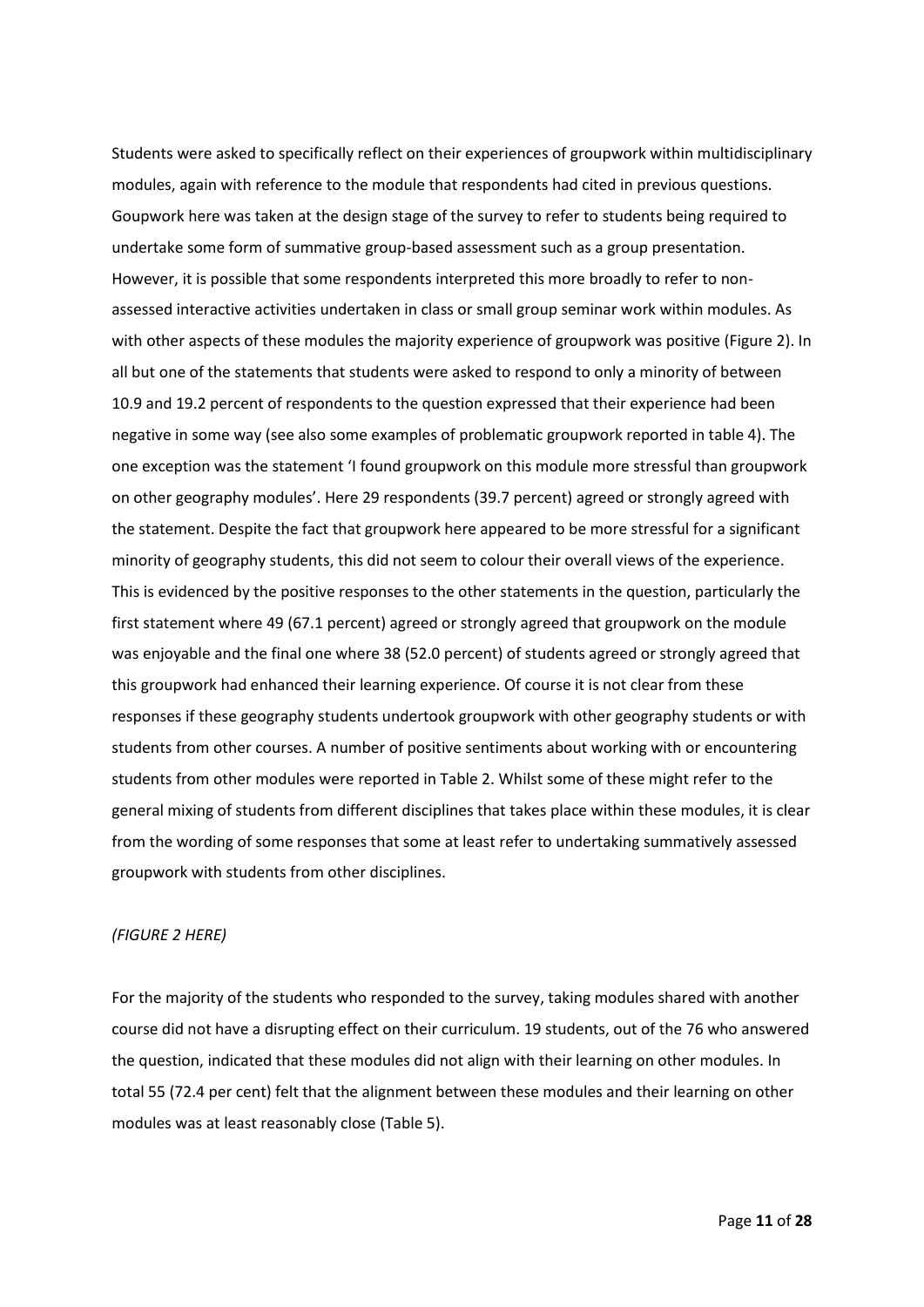# *(TABLE 5 HERE)*

No dominant themes emerged within the answers of those students who elaborated on this question. A range of points were raised by those students who felt that these modules aligned well, to some extent at least, with their learning on other modules. Some cited the nature of geography as a diverse, outward looking discipline and its close relationship with other disciplines, most notably biology, as underpinning this close alignment. Some students, for this reason, felt comfortable embracing perspectives from other disciplines within their geography degree. As one student commented: "As geography is such a widely applicable discipline I found that modules I also did around biology, history, sociology, criminology and psychology, all relevant to my course." Other students cited issues such as globalization and sustainability that cut across disciplines and with which they were already familiar. The other students who responded positively to this question cited similar contents and teaching methods as the reasons their learning aligned across these modules. Similarly, students who did not feel that the modules they took that were shared with other courses aligned well with their learning on other modules gave a range of reasons for this with relatively little consensus between them.

Some students, perhaps not surprisingly, cited that encountering other disciplines in their curriculum, of which they might have little or no previous knowledge or experience, was a disadvantage. One student argued, for example, "I had no knowledge of the basic theories needed therefore was at a disadvantage for both lectures and assessments". Whilst this was cited by only a small number of respondents with regard to this question it was echoed in some responses reported in table 4. One student did argue that this was worsened if staff presumed prior knowledge that might only apply to only one of the disciplinary cohorts in the class. Other students cited that whilst the contents of modules shared with other courses might be different to that of other modules on their geography degree, this was compensated for, to some extent at least, by the fact that they were required to deploy similar transferable skills across these different modules.

#### **RECOMMENDATIONS**

Although a small study, the findings from this research suggest that students on geography programmes are broadly receptive to working with students and staff from other disciplines as part of their undergraduate degree. However, there are challenges that need to be borne in mind by curriculum designers and course leaders. Interdisciplinarity within the undergraduate curriculum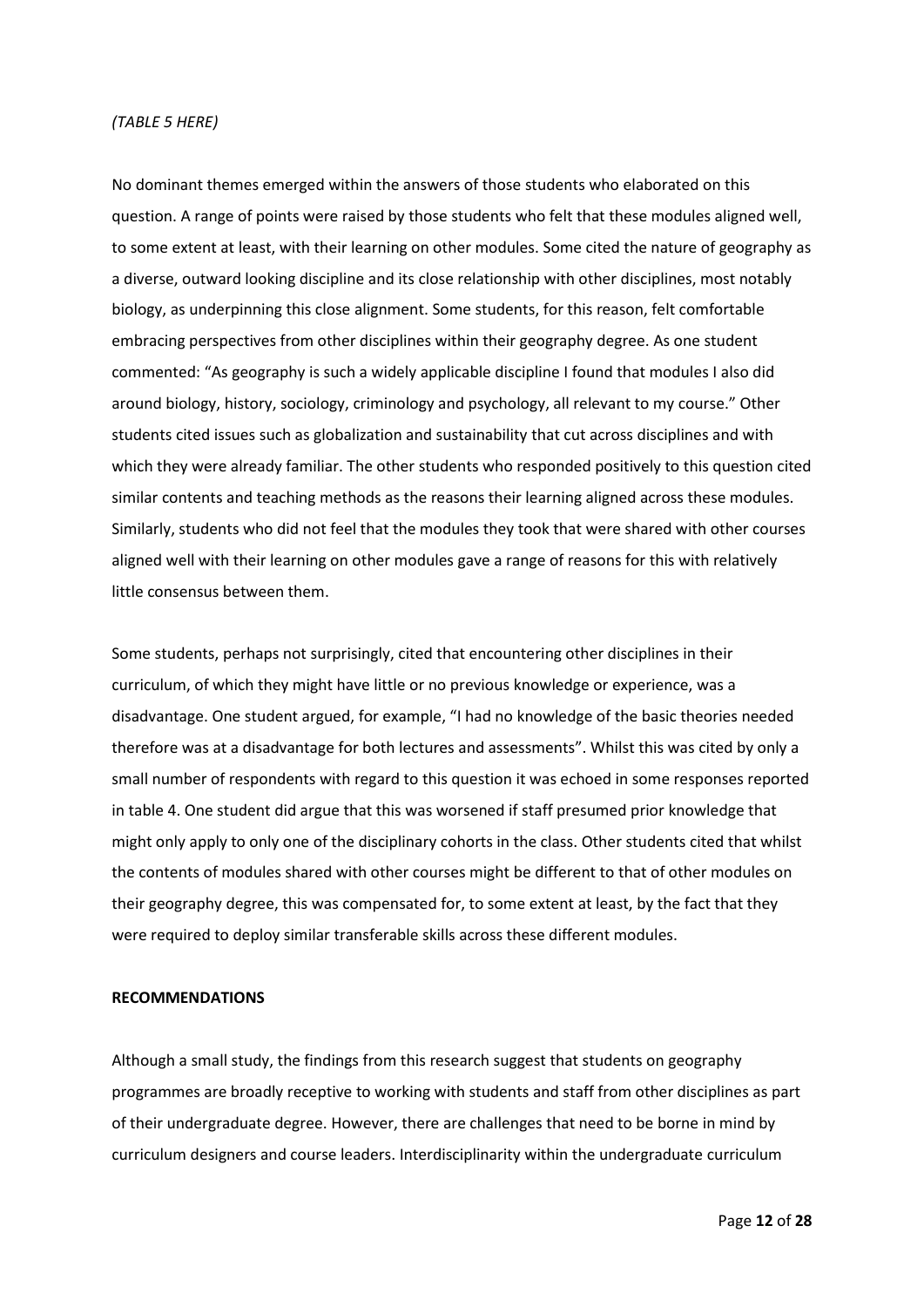requires careful planning. Rather than assuming those from outside the discipline will assimilate and adapt, embracing the diversity within groups of mixed disciplines and developing inclusive pedagogies and teaching and learning strategies rests with course teams. Ideally this should include dialogue between staff across the disciplines included within these developments. This might include collective reflection on the conscious and deliberate changes being undertaken including focus on specific issues such as the alignment of assessment practices across disciplines.

Dialogues of this kind by staff across the different disciplines involved did occur during the phase of curriculum redesign at the University of Gloucestershire discussed in this paper. This primarily involved the course leaders of each discipline's degree programme and a member of staff with line management responsibilities across these degree programmes. These discussions tended though to be somewhat instrumental and specific in nature and often focused on individual modules that were shared between two disciplines. This had advantages and disadvantages. The focused nature of these dialogues tended to ensure that pragmatic, workable outcomes were achieved. However, in typically being restricted to a small number of the overall teaching staff, the buy-in to the process of change for all staff was somewhat assumed rather than directly facilitated. Some of the issues highlighted by students in the responses to the survey might have been the result of this failure to engage the whole teaching staff of the relevant disciplines more directly. Thus, it would have been beneficial for the focused instrumental discussions that took place in this instance to be complemented by wider multidisciplinary discussions involving more of the teaching staff from across the disciplines involved. Practically there are difficulties here though as often the pace that restructurings, of the nature discussed here, precludes such dialogues evolving or makes them more difficult to achieve in practice. Our experience though strongly suggests that these dialogues are important to pursue.

Further curriculum reorganization of the kind discussed in this paper might prompt more localized reflection on staff's own teaching styles and learning strategies in the light of their expanded student audiences, maintaining an awareness of the different starting positions of students from different disciplines within their classes and especially on not taking too much for granted in terms of universal prior knowledge and understanding. In addition, this research has highlighted issues of the specificity of some disciplinary pedagogies, class management and different learning and teaching styles that staff should be aware of. This suggests collective planning of the type discussed above between teaching teams for such modules to negate these negative impacts. However, it is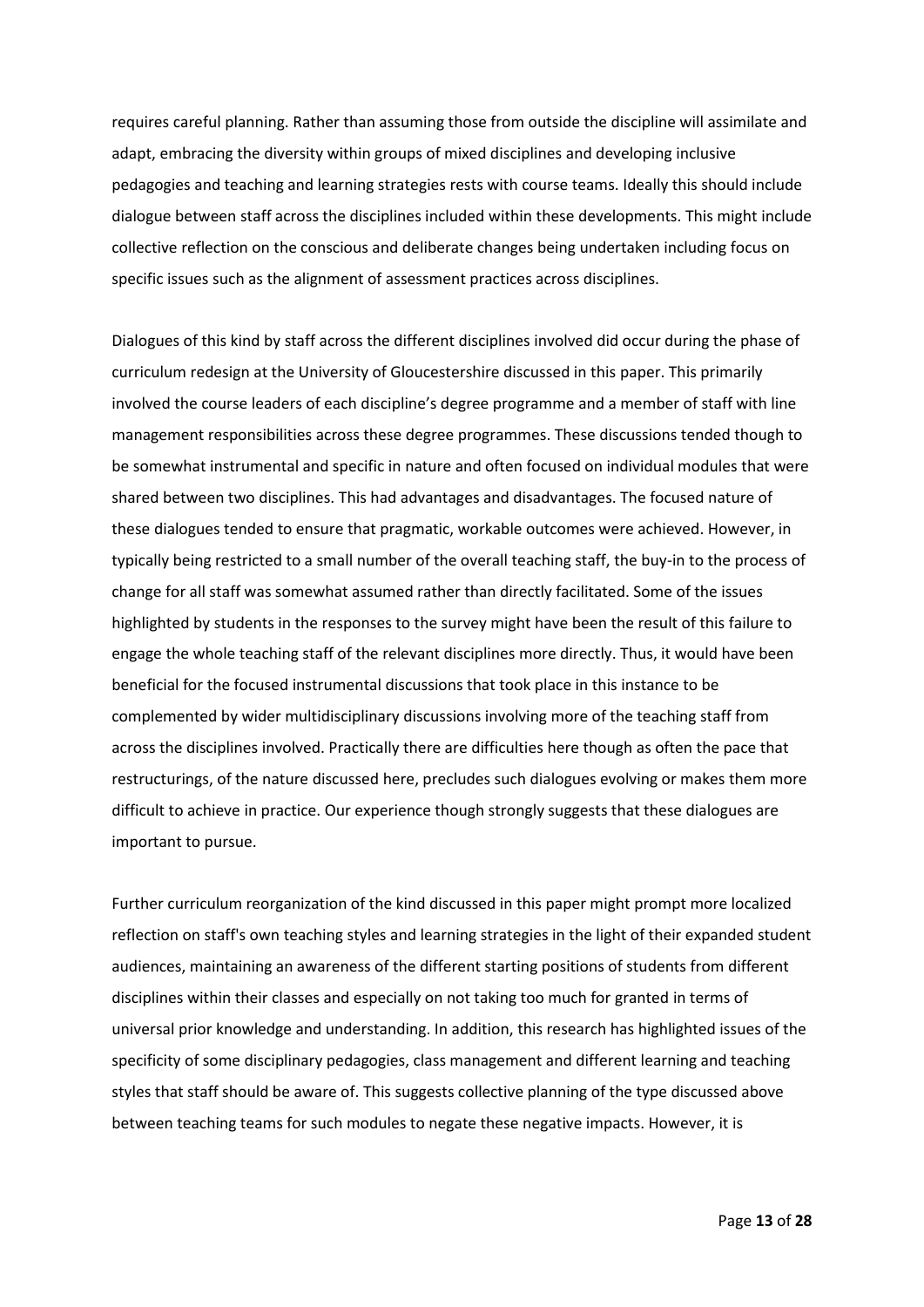important within this not to forget that for the majority of students on these modules, if their experiences mirror those of the students reported here, things are working reasonably well at least.

Resource efficiency is undoubtedly one of the main drivers behind the changes to the curriculum discussed in this paper. Indeed at the University of Gloucestershire is was explicitly stated as the prime driver of change by department management. Where this resulted in very large classes, perhaps two or more times the sizes of classes that students were used to, which were observed in some instances of the shared modules students cited in their responses to this research, this did lead to some negative responses from students concerning social issues within the classroom and access to lecturers. This could be seen as an opportunity for innovation in delivery of content through the deployment of pedagogies such as collaborative learning groups and flipped classroom models (Morton, 2008; Rau and Sherman Heyel, 1990; Stanley and Porter, 2002; Walker, Cotner, Baepler, and Decker, 2008). The benefits of such innovations are likely to be felt by the majority of students not only those disciplinary minorities who may feel excluded within large multidisciplinary classes. However, when planning these changes it should be remembered that there is evidence that large class sizes do impact upon student experience and achievement (Chapman and Ludlow, 2010; Cuseo, 2007). In the long-run if these issues remain unresolved they are likely to feedback and impact upon, perhaps undermine, the resources efficiencies that initially drove the changes. In the institutions discussed here these resource efficiencies were achieved without radical change to modes of delivery or fundamental pedagogies. The focus within the process of curriculum reorganization was biased heavily towards content and mapping and managing its transport across the boundaries of the disciplines for which it was originally designed. Compared to this the discussion of pedagogy was relatively limited. Perhaps then the experience of some students reported in this paper suggest that there is merit in using curriculum reorganizations of these kinds to reconsider, at the department level, the appropriateness of existing pedagogies for larger, multidisciplinary student audiences. However, for this to be realistically achieved requires the support of departmental and / or faculty management.

Working in groups within modules, on either formative or summative tasks, has real potential social benefit (Gillies and Ashman, 2003), something that came out in this research. However, our research also revealed that in multidisciplinary settings where students from other courses might be unknown, students were concerned about having to carry 'free-riders', whilst also highlighting practicalities around timetabling and organizing group meetings across different degree programmes. The former issue is one that has long been recognized within summative group work.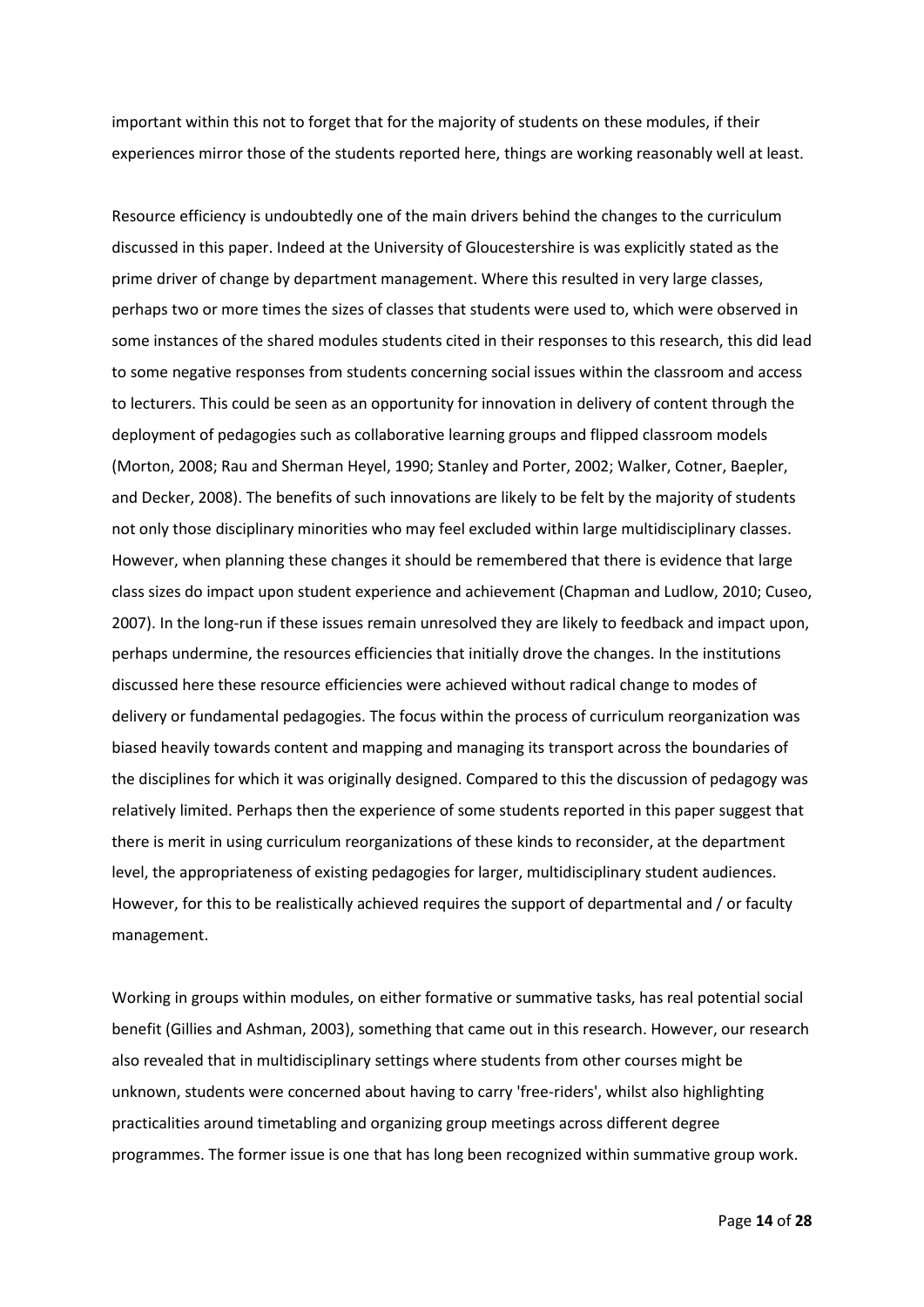There is, however, an extensive literature on which to draw to attempt to manage these impacts (Maiden and Perry, 2011; Martin Davies, 2009; Rau and Sherman Heyel, 1990; Swaray, 2012). The latter issue though seems more difficult to resolve given the complexities of timetabling within higher education. Whilst electronic timetabling systems that are now common within higher education institutions, in the global North at least, offer the possibility of cross-programme timetable co-ordination and the planning in of spaces for group work meetings, these do not simply offer unproblematic technical solutions. Rather, they are heavily reliant on the labour, knowledges and capacity of department administrative staff who might also profitably be included in the planning and discussion of multidisciplinary developments of the types discussed here. Certainly, it has been the experience of the majority of the authors of this paper that the introduction of electronic timetabling systems has not been unproblematic.

Monitoring student experience and gathering feedback, particularly in the early stages of the implementation of multidisciplinary curriculum strategies is a key mechanism of identifying issues. If an issue is identified, particularly in modules from other disciplines that have been added to geography degree programmes, it may be advisable to add a Geographer to the module teams whose role is to articulate the relationships between the contents studied in this / these modules and students' geography programmes and to deal with any issues specifically relating to these students. This would be contingent though on staff capacity and availability and might, in the eyes of managers, undermine some of the teaching efficiencies that the curriculum redesign was originally intended to achieve. This strategy would also provide a differentiated student experience within the module and highlight disciplinary difference, potentially working against some of the inclusive outcomes of multidisciplinary classes. Where such modules are a compulsory element of geography degree programmes, this approach might be particularly appropriate though, ensuring that geography staff are visible and available on compulsory modules that originate beyond geography programmes.

It would appear advisable to introduce multidisciplinarity early in geography students' learning journeys. Engaging first year students in multidisciplinary modules seems to be good preparation for further later engagement. There is evidence of the importance of induction to students' subsequent experiences and multidisciplinary strategies might profitably form part of students' academic inductions (Bradbeer, 1999; Richardson and Tate, 2013). Where such induction sits outside individual modules it offers the opportunity to contextualize multidisciplinary experiences that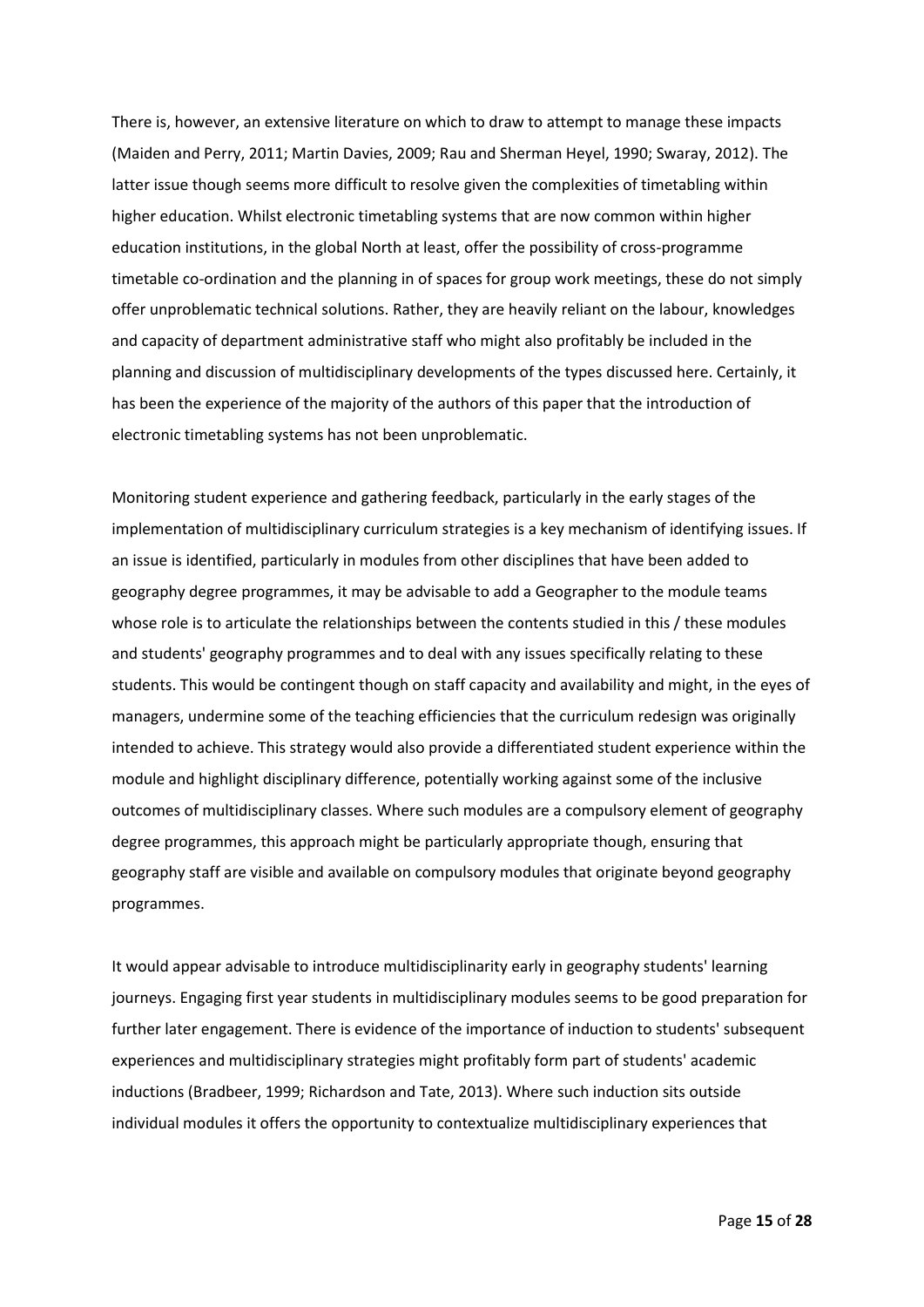students might encounter within specific modules perhaps mitigating some of the concerns that students in this research raised.

#### **CONCLUSION**

The research did not identify any insurmountable barriers to the introduction of modules shared between more than one degree programme into the undergraduate geography curriculum from the point of view of student experience. Indeed the research found a number of aspects of this development which were valued by students including a wide range of learning and teaching styles as students were exposed to more staff and more disciplinary contexts than would have been the case otherwise and the opportunities to meet more students broadened their social networks. The respondents to this research talked mainly about opening up 'geography' modules to students from other courses. Less is known from this research about the experience of geography students on modules from other courses that geography courses have 'adopted' onto their course maps. This would repay further research, specifically around the question of this being perceived as weakening or diluting the geography contents of degree programmes, and especially where this reduced the core geography contents on these programmes.

Ultimately it is worth asking whether students developed more multidisciplinary ways of thinking as a result of their having taken modules shared with other degree programmes as part of their geography degree. It is difficult on the basis of the data collected here to say anything categorical about this. The intention of this paper was to explore students' perceptions and experiences of this rather than to chart cognitive changes that resulted. To consider the latter would require additional research methods that might explore, for example, archives of student work seeking evidence of greater multidisciplinarity within their approaches to the problems of assessment. Many students who responded to this survey did cite meeting people and ideas from other disciplines as positive aspects of their experience of shared modules. However, where issues with these modules were reported they were often, although not exclusively, the results of encountering discipline specific knowledges or pedagogies from beyond geography. Although the collective student experience of sharing some modules from their geography degree with other degree programmes was a positive one, we are unable yet to convincingly argue that the disciplinary perspectives of these students have been fundamentally disturbed by this process. That would be a worthwhile extension of the current research.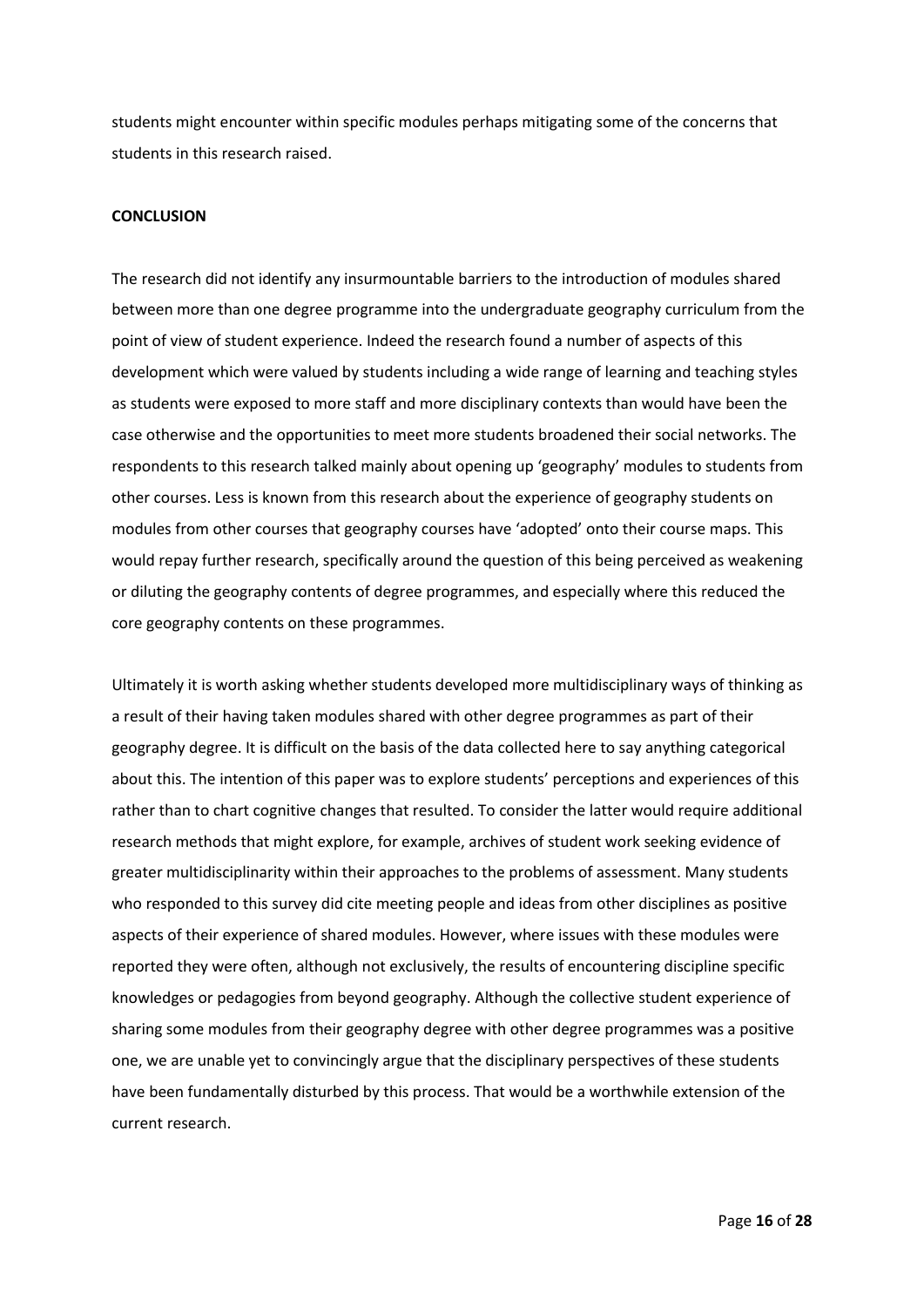#### REFERENCES

Bauder, H. (1990). Barriers against interdisciplinarity: implications for studies of science,technology & society, *Science, Technology & Human Values*, 15, 1, 105-119.

Bradbeer, J (1999). Barriers to interdisciplinarity: disciplinary discourses and student learning, *Journal of Geography in Higher Education*, 23, 3, 381-396.

Castree, N. (2011) 'The future of geography in English universities', *The Geographical Journal*, 177, 4: 294–299

Castree, N. and Sparke, M. (2000) 'Professional geography and the corporatization of the university: experiences, evaluations and engagements', *Antipode*, 32, 3: 222–229

Chapman, L. and Ludlow, L (2010) 'Can downsizing college class sizes augment student outcomes? An investigation of the effects of class size on student learning', *The Journal of General Education*, 59, 2: 105-123

Chettiparamb, A. (2007) *Interdisciplinarity: a Literature Review*, Southampton: The Interdisciplinary Teaching and Learning Group, Subject Centre for Languages, Linguistics and Area Studies

Clifford, N. (2002) 'The future of geography: when the whole is less than the sum of its parts', *Geoforum* 33, 4: 431-436

Cuseo, J. (2007) 'The empirical case against large classes : adverse effects on the teaching, learning, and retention of first-year students', *The Journal of Faculty Development*, 21, 1: 5 -21

Demeritt, D. (2000) 'The new social contract for science: accountability, relevance and value in US and UK science and research policy', *Antipode*, 32, 3: 308–329

Dowling, R. (2008) 'Geographies of identity: labouring in the 'neoliberal' university', *Progress in Human Geography*, 32, 6: 812-820

Dyer, S., Walkington, H., Williams, R., Morton, K. and Wyse, S. (2016) 'Shifting landscapes: from coalface to quick sand? Teaching Geography, Earth and Environmental Sciences in Higher Education', *Area*, DOI: 10.1111/area.12261

Erickson, R. A. (2012) 'Geography and the changing landscape of higher education', *Journal of Geography in Higher Education* 36, 1: 9-24

ESRC-RGS-AHRC. (2013) *International Benchmarking Review of UK Human Geography*

Frazier, A. E. and Wikle, T. A (2016) 'Renaming and rebranding within U.S. and Canadian Geography Departments, 1990–2014', *The Professional Geographer*, DOI: 10.1080/00330124.2015.1135404

Frodeman, R., Klein, J. T. and Mitcham, C. (2010) *The Oxford Handbook of Interdisciplinarity*, Oxford University Press, Oxford

Gibson, C. (2007) 'Geography in higher education in Australia', *Journal of Geography in Higher Education,* 31, 1: 97–119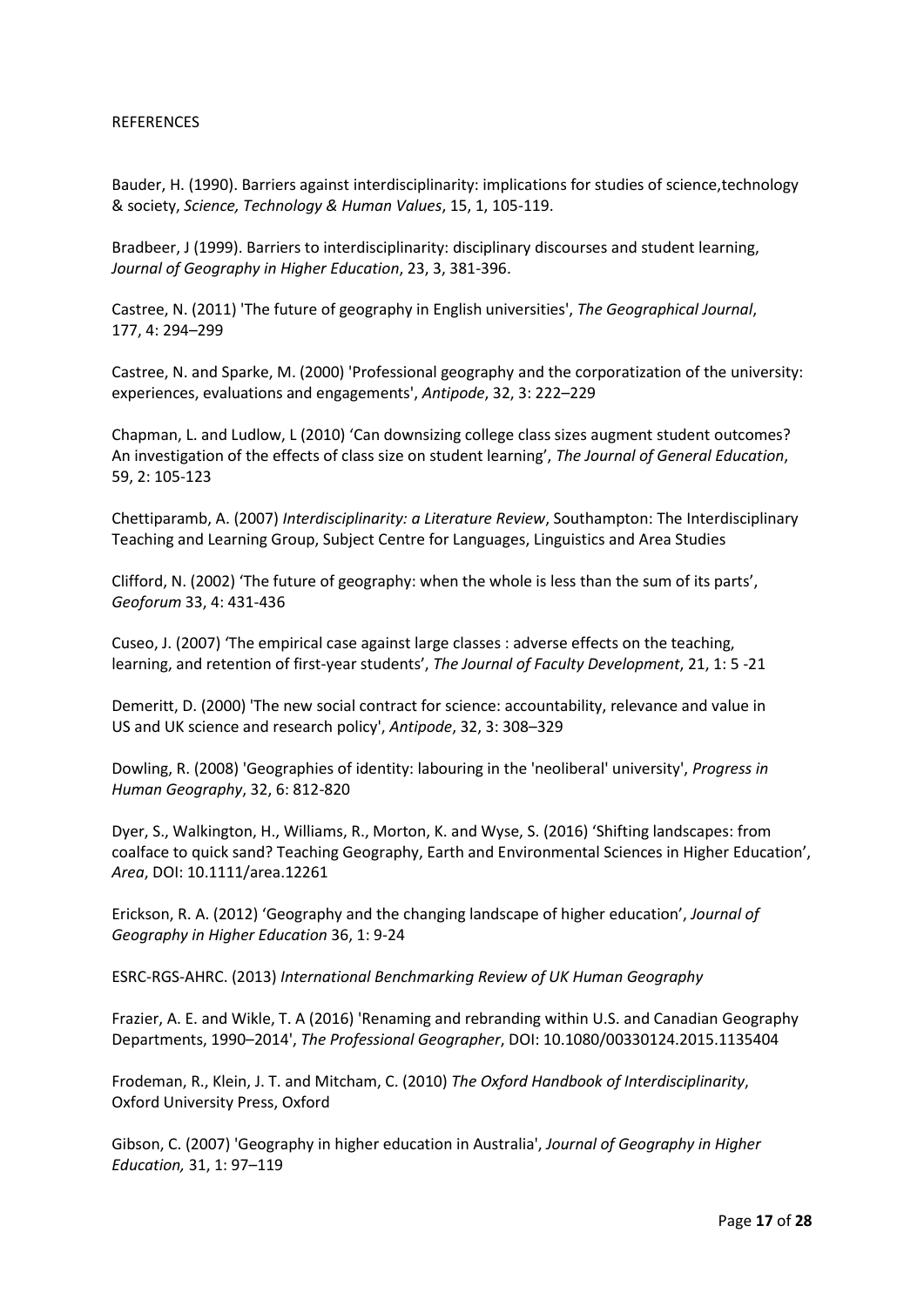Giesbrecht, N., Sell, Y., Scialfa, C., Sandals, L. & Ehlers, P. (1997). Essential topics in introductory statistics and methodology courses, *Teaching of Psychology*, 24, 4, 242-246.

Gillies, R.M. and Ashman, A.F. (Eds) (2003) *Co-operative Learning: The Social and Intellectual Outcomes of Learning in Groups*, London: Routledge

Hall, T., Toms, P., McGuinness, M., Parker, C. and Roberts, N. (2015) 'Where's the geography department? The changing administrative place of geography in British universities', *Area*, 47, 1: 56-64

Hall, T. (2015) 'Desperately seeking synergy', *Times Higher Education*, 8 January: 34-39 Holmes, J. H. (2002) 'Geography's emerging cross-disciplinary links: process, causes, outcomes and challenges', *Australian Geographical Studies,* 40, 1: 2–20

Klocker, N. and Drozdzewski, D. (2012) 'Commentary: career progress relative to opportunity: how many papers is a baby 'worth'?' *Environment and Planning A*, 44, 6: 1271–1277

Knight, D.B., Lattuca, L.R., Kimball, E.W. and Reason, R.D. (2013) 'Understanding interdisciplinarity: curricular and organizational features of undergraduate interdisciplinary programs', *Innovative Higher Education*, 38, 2: 143-158

Kong, L. (2007) 'The promises and prospects of Geography in higher education', *Journal of Geography in Higher Education*, 31, 1: 13-17

Krometis, L., Clark, E., Gonzalez, V. & Leslie, M. (2011). The 'death' of disciplines: development of a team-taught course to provide an interdisciplinary perspective for first-year students, *College Teaching*, 59, 2, 73-78.

Lattuca, L.R. (2001) *Creating Interdisciplinarity: Interdisciplinary Research and Teaching Amongst College and University Faculty*, Nashville: Vanderbilt University Press

Maddrell, A., Strauss, K., Thomas, N.J. and Wyse, S. (2015) 'Mind the gap: gender disparities still to be addressed in UK higher education Geography', *Area*, DOI: 10.1111/area.12223

Maiden, B. and Perry, B. (2011) 'Dealing with free-riders in assessed group work: results of a study at a UK university', *Assessment and Evaluation in Higher Education*, 36, 4: 451-464

Martin Davies, W. (2009) 'Groupwork as a form of assessment: common problems and recommended solutions', *Higher Education*, 58, 4: 563-584

McCleery, A. (2001) 'Problems and possibilities of delivering 'footloose' Geography: the case for space', *Journal of Geography in Higher Education*, 25: 2: 225-232

McKendrick, J. (2001a). JGHE Symposium: Teaching geography to non-geographers. What's the big deal? Resource and pedagogical implications of teaching geography to non-geographers, *Journal of Geography in Higher Education*, 25, 2, 219-223.

McKendrick, J. (2001b). Teaching geography to non-geographers: the way forward? *Journal of Geography in Higher Education*, 25, 2, 269-273.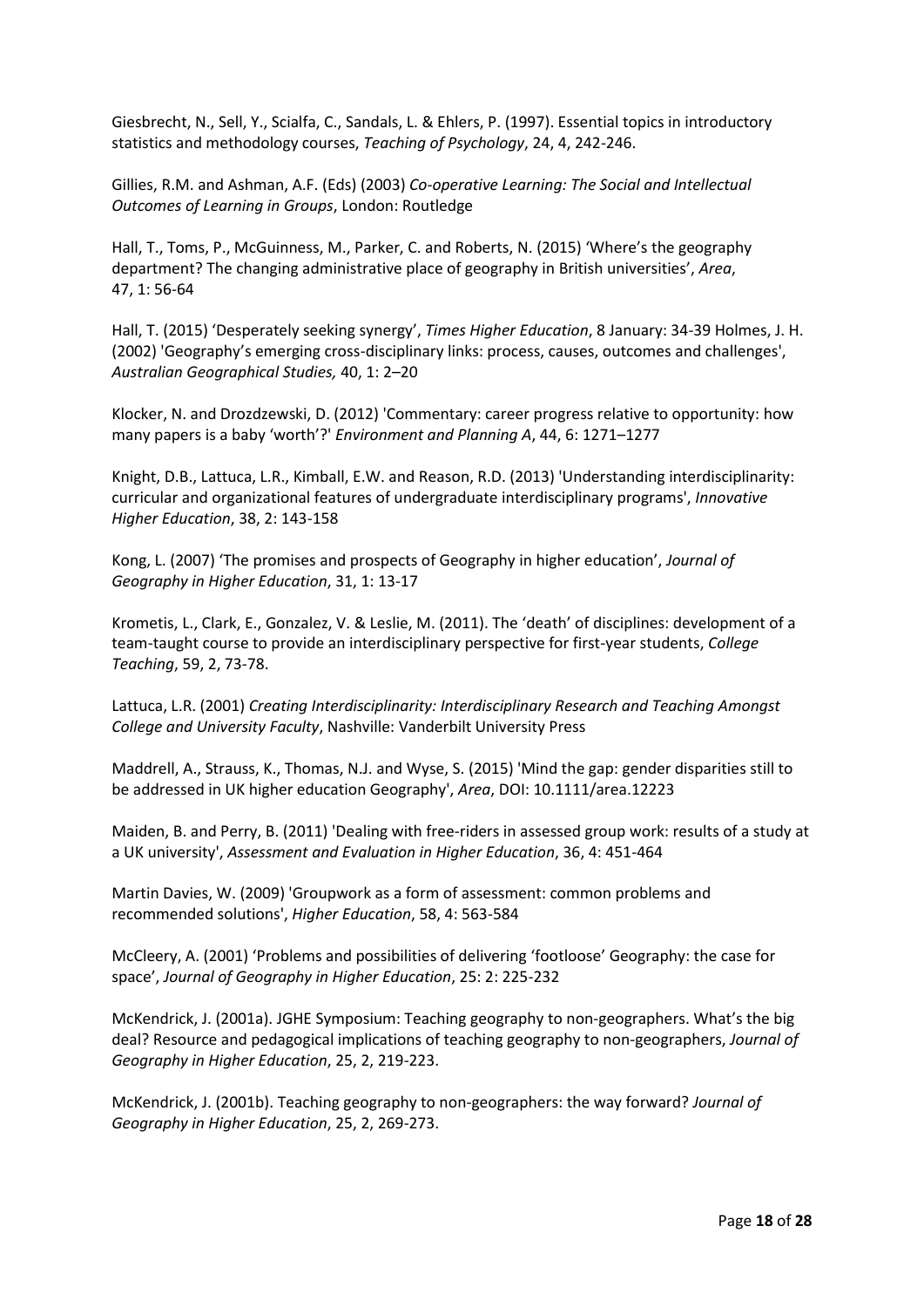Morton, A. (2008) 'Lecturing to large groups', in Fry, H., Ketteridge, S. and Marshall, S. (Eds) *A Handbook for Teaching and Learning in Higher Education: Enhancing Academic Practice*, (3rd Edition), Abingdon: Routledge

Murphy, A. B., De Blij, H. J., Turner II, B. L., Wilson Gilmore, R. and Gregory, D. (2005) 'Symposium: The role of Geography in public debate', *Progress in Human Geography*, 29, 2: 165-193

Philo, C. (2012) 'Security of geography / geography of security', *Transactions of the Institute of British Geography* (NS) 37, 1: 1-7

QS World University Subject Rankings 2014 http:// [www.topuniversities.com/subjectrankings/2014](http://www.topuniversities.com/subjectrankings/2014) Accessed 20 March 2014

Rau, W. and Sherman Heyel, B. (1990) 'Humanizing the classroom: collaborative learning and social organization amongst students', *Teaching Sociology*, 18, 2: 141-155

Richardson, M.J. and Tate, S. (2013) 'Improving the transition to university: introducing student voices into the formal induction process for new geography undergraduates', *Journal of Geography in Higher Education*, 37, 4: 611-618

Richter, D., Paretti, M. & Mcnair, L. (2009). Teaching interdisciplinary collaboration: learning barriers and classroom strategies, ASEE Southeast Section Conference.

Sidaway, J. and Johnston, R. (2007) 'Geography in higher education in the UK', *Journal of Geography in Higher Education*, 31, 1: 57–80

Spelt, E., Biemans, H., Tobi, H,. Luning, P. & Mulder, M. (2009). Teaching and learning in interdisciplinary higher education: a systematic review*, Educational Psychological Review*, 21, 365

Stanley, C.A. and Porter, M.E. (2002) *Engaging Large Classes: Strategies and Techniques for College Faculty*, Bolton, MA.: Anker Publishing Company

Swaray, R. (2012) 'An evaluation of a group project designed to reduce free-riding and promote active learning', *Assessment and Evaluation in Higher Education*, 37, 3: 285-292

*The Guardian*, (2015) '*The Guardian* view on Geography. It's the must have A Level', *The Guardian*, 13 August: [http://www.theguardian.com/commentisfree/2015/aug/13/theguardian-view-on](http://www.theguardian.com/commentisfree/2015/aug/13/theguardian-view-on-geography-its-the-must-have-a-level)[geography-its-the-must-have-a-level](http://www.theguardian.com/commentisfree/2015/aug/13/theguardian-view-on-geography-its-the-must-have-a-level) (accessed 03 November 2015)

Thrift, N. (2002) 'The future of geography', *Geoforum* 33, 3: 291-298

Walker, J.D., Cotner, S.H., Baepler, P.M. and Decker, M.D. (2008) 'A delicate balance: integrating active learning into a large lecture course', *CBE Life Sciences Education*, 7, 4: 361-367

Widner, S. & Davies, K. (2007) Teaching beyond the bounds: An interdisciplinary introduction to psychology and sociology, *Teaching of Psychology*, 34, 118-120.

Williams, T. (2016) 'Flinders University reforms propose six 'colleges' to replace its four faculties and 14 schools', *The Advertiser*. 15 August: [http://www.adelaidenow.com.au/news/southaustralia/flinders-university-reforms-propose-six-](http://www.adelaidenow.com.au/news/southaustralia/flinders-university-reforms-propose-six-colleges-to-replace-its-four-faculties-and-14-schools/news-story/0657a4402481dcd5f8186e2b7f4d3a1d)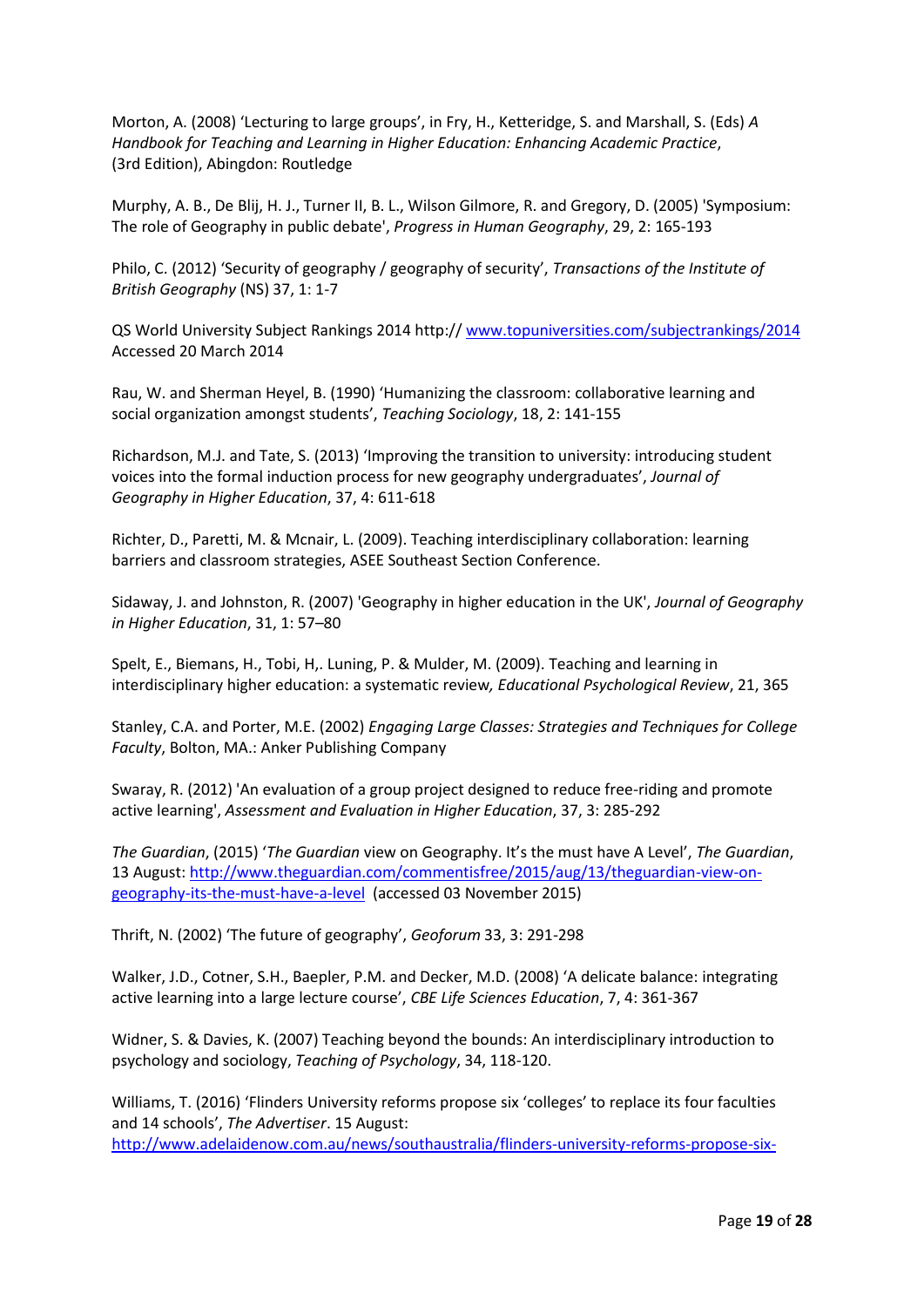[colleges-to-replace-its-four-faculties-and-14-schools/news](http://www.adelaidenow.com.au/news/southaustralia/flinders-university-reforms-propose-six-colleges-to-replace-its-four-faculties-and-14-schools/news-story/0657a4402481dcd5f8186e2b7f4d3a1d)[story/0657a4402481dcd5f8186e2b7f4d3a1d](http://www.adelaidenow.com.au/news/southaustralia/flinders-university-reforms-propose-six-colleges-to-replace-its-four-faculties-and-14-schools/news-story/0657a4402481dcd5f8186e2b7f4d3a1d) (accessed 02 September 2016)

Willis, J. (1996) 'Labouring for love? A comment on academics and their hours of work', *Antipode*, 28, 3: 292–303

Winkler, J. (2014) 'What's in a name? The renaming and rebranding of Geography departments', *Association of American Geographers Newsletter*, 29 April: [http://news.aag.org/2014/04/whats-in-a](http://news.aag.org/2014/04/whats-in-a-name-the-renaming-and-rebranding-ofgeography-departments/)[name-the-renaming-and-rebranding-ofgeography-departments/](http://news.aag.org/2014/04/whats-in-a-name-the-renaming-and-rebranding-ofgeography-departments/) (Accessed 29 October 2015)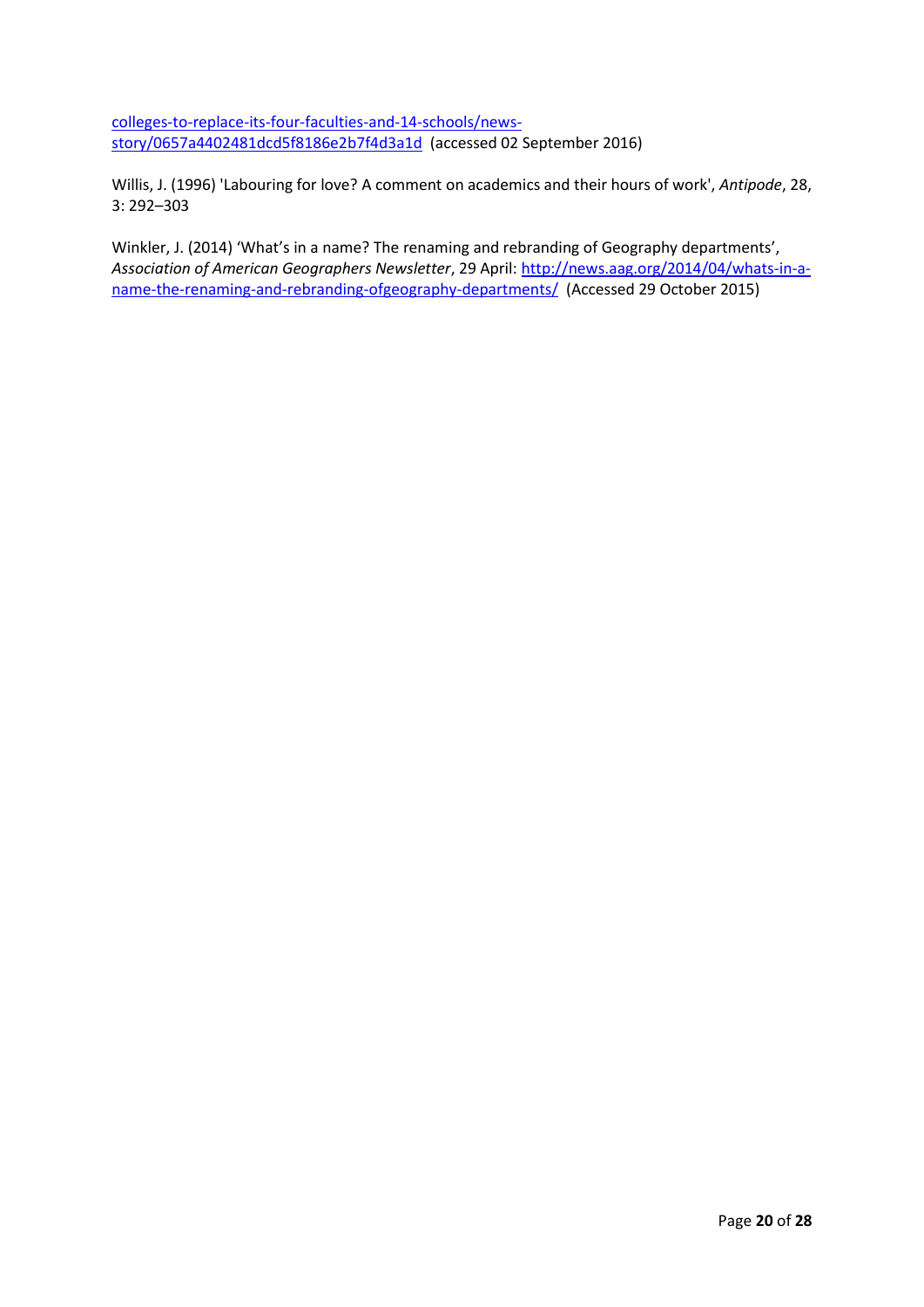

Figure 1: Thinking about ONE of your modules that was shared with another course, please could you indicate your responses to the following statements. Responses.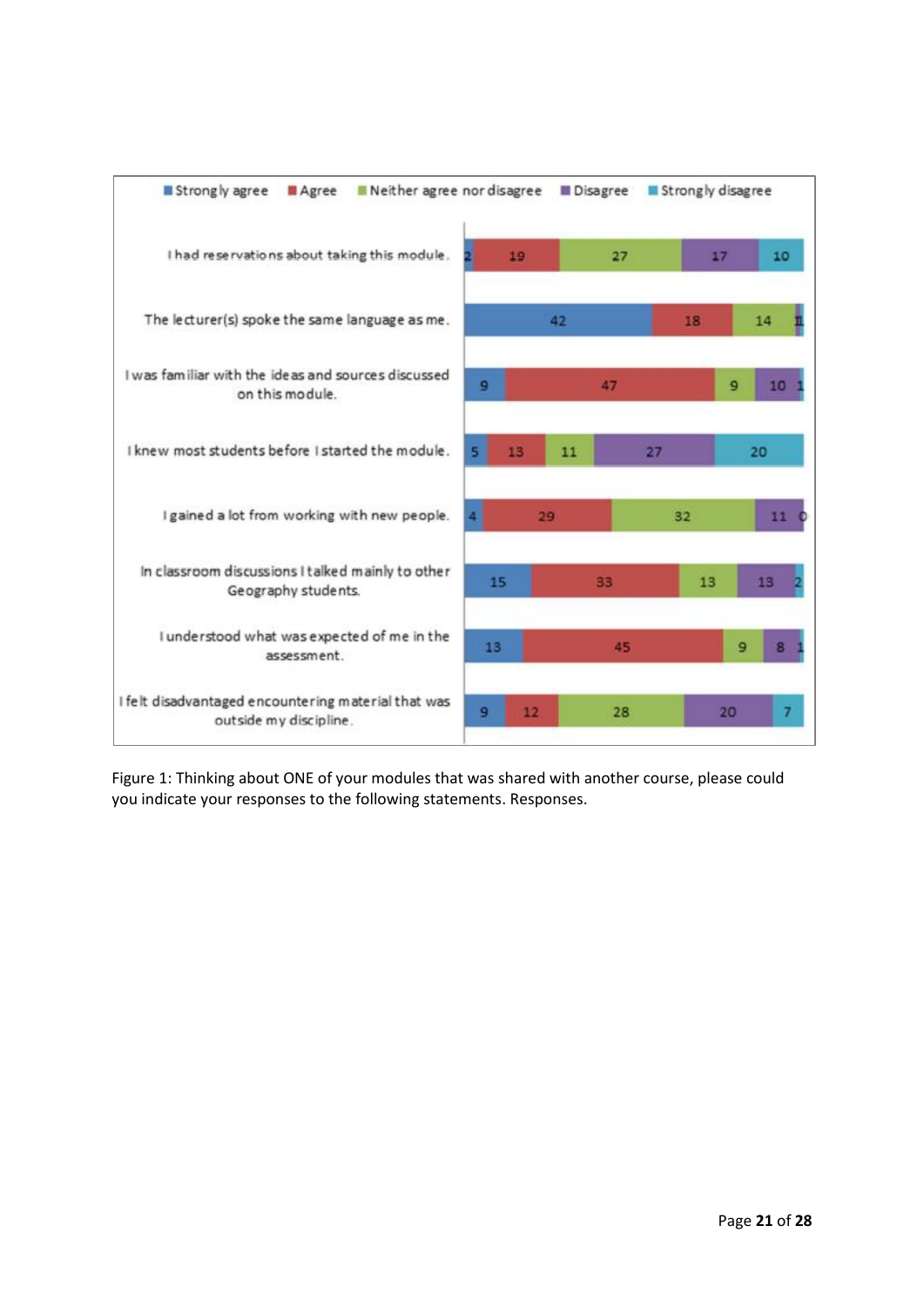

Figure 2: Thinking of the groupwork that you did on this module. Please could you respond to the statements below.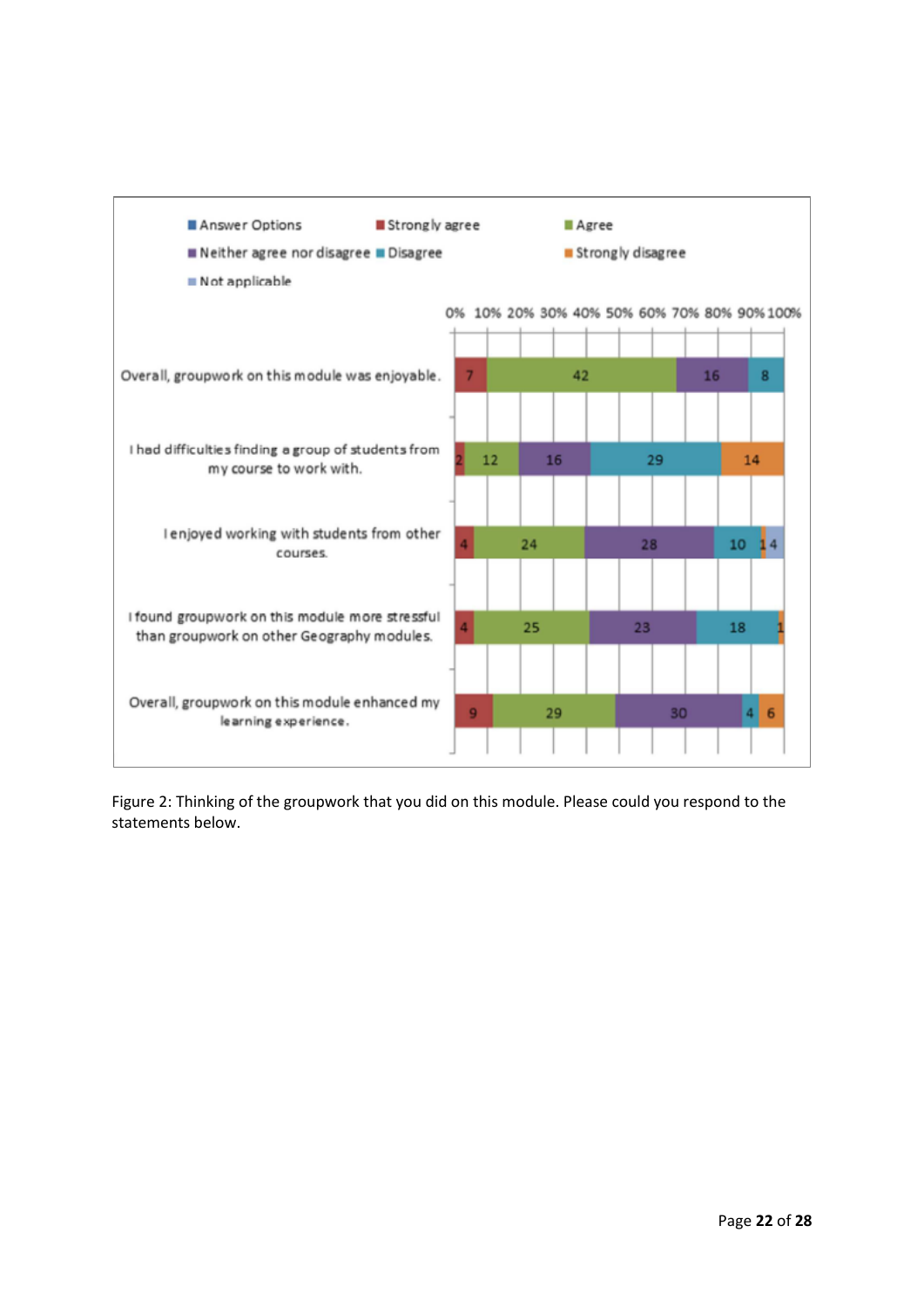|                            | Number | Per cent |
|----------------------------|--------|----------|
| Strongly agree             | 13     | 17.1     |
| Agree                      | 32     | 42.1     |
| Neither agree nor disagree | 24     | 31.6     |
| Disagree                   | 7      | 9.2      |
| Strongly disagree          | 0      | 0        |
|                            |        |          |

Table 1: Overall my student experience has been enhanced by taking modules shared with other courses.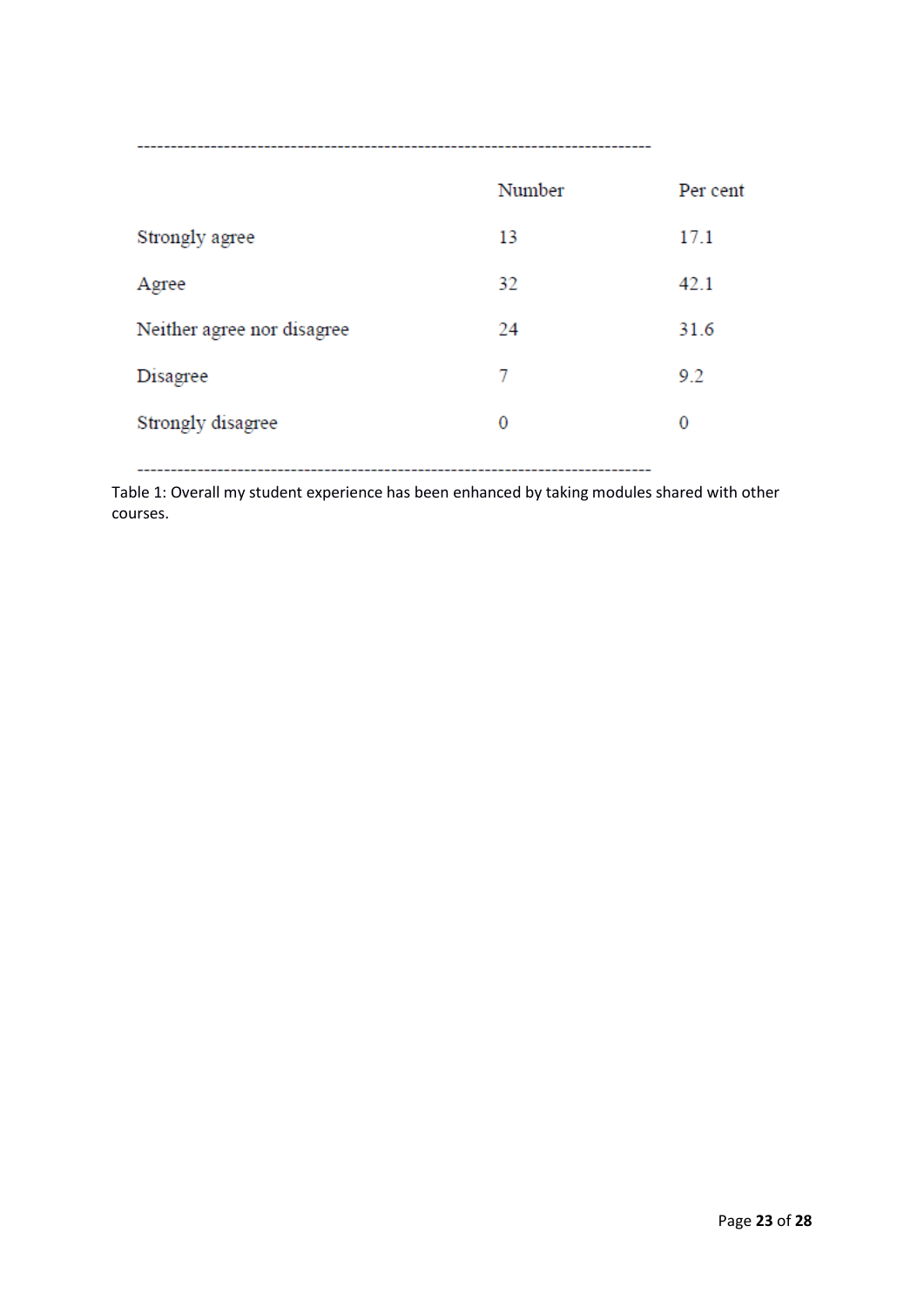#### **---------------------------------------------------**

### **General positive**

"It made my course more interesting and more varied. I interacted with new people and lecturers." "So far it is an interesting module and captures why I choose this degree."

# **Expanded opportunities for learning**

"It's a great option - and I'm pleased the choice was available to me as it allowed me to 'direct' my degree in the way I wanted. As university B is a small university."

"It enabled me to meet a wider range of people and explore a wider range of study. This more extensive area of study has allowed me to better find the area of work I'd like to go into." "Interesting to learn about something relevant and linked to my degree but not covered in geography."

# **Working with people from other disciplines**

"Allows you to mix and meet new people who you would not normally talk to." "I learnt a lot from people from other courses that I wouldn't have learned from those taking the same course as me - in group work in particular people from other courses, ie, economics, had a different input and view on things that was very helpful."

"It was good to share experiences and compare notes. It was also an opportunity to get to know other people and get a feel or an idea about what their chosen subject involved and how it overlapped with Geography."

"It has allowed me to meet new people from other courses and create new friendships, which I see as being a major part of University life."

# **Expanded perspectives on issues / broaden subject knowledge**

"You can see the topic from a different point of view."

"Provides a different view point of a topic you might think you know everything about."

"I believe they gave a wider view to certain topics that could have been very one dimensional." "Broadened my subject knowledge."

# **Positive impact on other (core) modules**

"Studying (relevant) shared modules enhanced my understanding of topics in non-shared modules, I enjoyed being able to make links and draw knowledge from other areas."

"Diverse range of background knowledge in each session, gives an insight into other related subjects covered in other modules."

"I found that some of the core principles of the module could be used when studying for other modules."

# **Enhancing career options**

"A greater range of material studied could potentially provide an advantage later on in life." "Meet more people, doing entirely different things so you learn more about other subjects. Widens career prospects."

"A greater variety of understanding of different topics, which is helpful for a future career."

-------------------------------------------------

Table 2: Could you outline something positive about taking a module shared with other courses.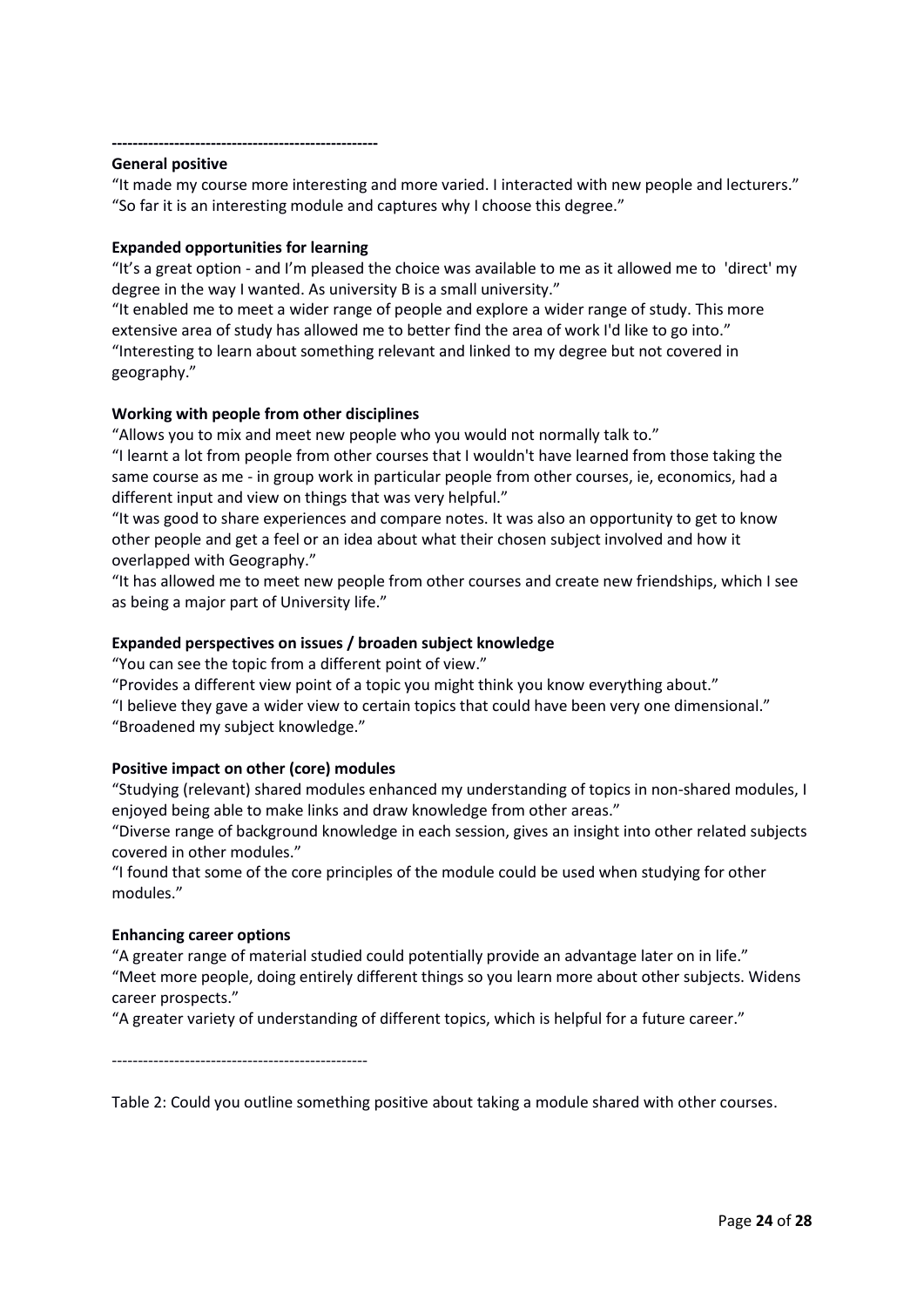|                                                    | <b>Number</b> | % of total<br>respondents<br>(n 107) | $%$ who<br>completed<br>question (n 76) |
|----------------------------------------------------|---------------|--------------------------------------|-----------------------------------------|
| The subject interested me.                         | 56            | 52.3                                 | 73.7                                    |
| They were compulsory.                              | 52            | 48.6                                 | 68.4                                    |
| I thought it would help with my future career. 21  |               | 19.6                                 | 27.6                                    |
| There was a feature of the learning on the         |               |                                      |                                         |
| module that appealed to me.                        | 17            | 15.9                                 | 22.4                                    |
| I liked / knew the lecturer.                       | 13            | 12.1                                 | 17.1                                    |
| I knew little about the subject and was curious.11 |               | 10.3                                 | 14.5                                    |
| There was no other alternative available.          | 9             | 8.4                                  | 11.8                                    |
| My friends were taking that module.                | 6             | 5.6                                  | 79                                      |
| I wanted a change.                                 | 4             | 37                                   | 5.3                                     |
| Other.                                             |               | 0.9                                  | 13                                      |

--------------------------------------

---------------------------------------------

Table 3: Responses to the question 'Thinking of the modules that were shared with other courses. Why did you take these modules? Pick as many answers as apply to you'.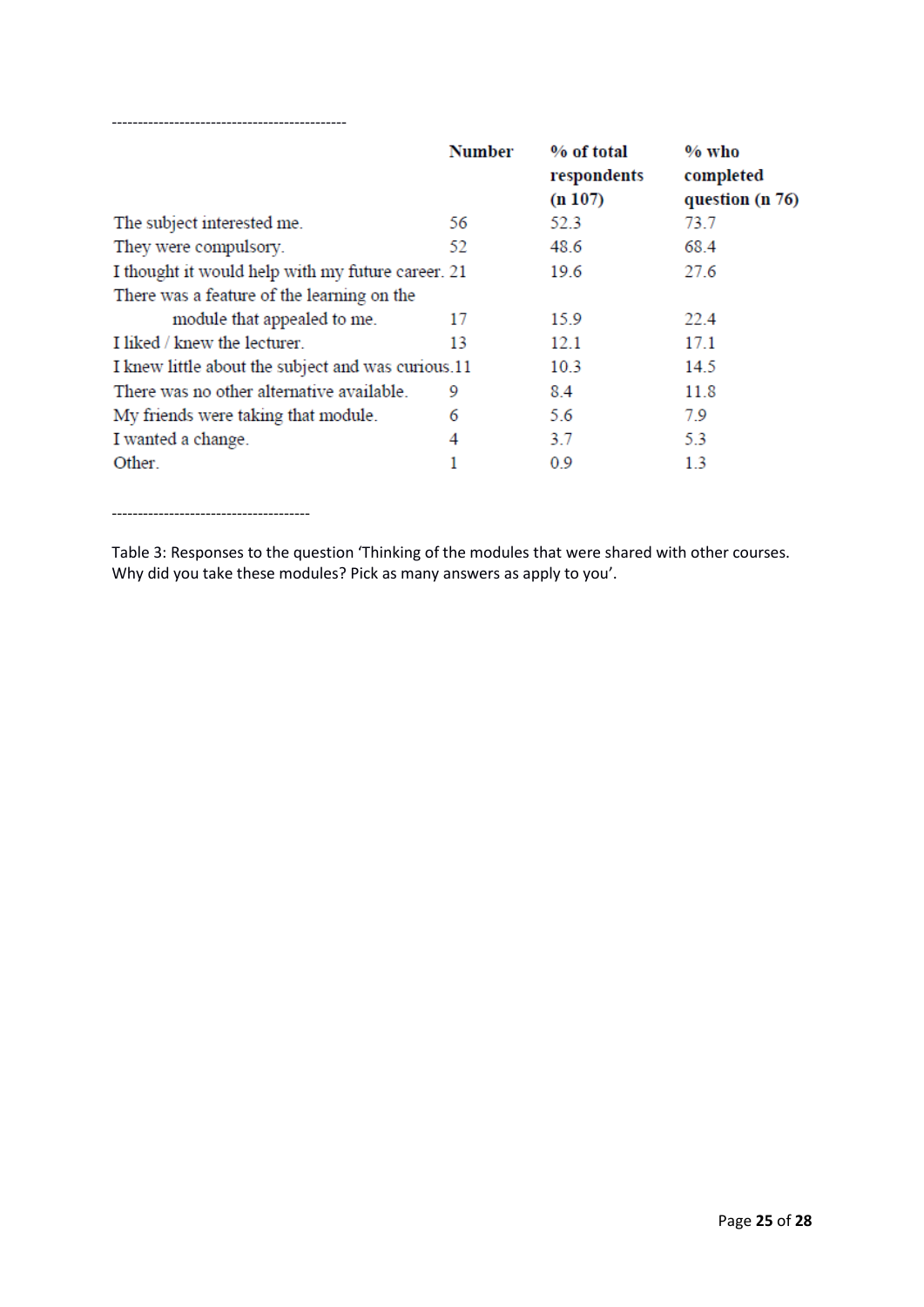#### ---------------------------------------

#### **Specialist disciplinary content or knowledge**

"Much more about history than I had expected, but still very interesting and I am happy that I chose this module."

"This module was heavy based on ecology, although module assessments were very similar to standard assessments certain terminology was different (Latin species names etc.)."

"The knowledge content and the statistics."

"Keywords used in the other subject were not explained in lesson time."

"I feel that the lecturer has to go over work that I had to know to do the course, therefore anyone taking geography as their degree is having to go over things they learnt at A-level, the A-level we had to do to get onto the course, therefore why did we have to do it if others didn't?"

"Found it stressful and difficult to learn and study the module as I had no basic knowledge of the subject."

"Some of the information is completely irrelevant to me."

"There were several parts of biology which I did not at first understand while being taught how paleoecology can be used to reconstruct past environments. Biology students in the class showed that they had much more knowledge in this field. Especially the case when discussing Latin names of plants and taxa."

# **Disciplinary Pedagogies**

"A lot of practical exercises were taken within the lectures which got us more involved than other lectures attended."

"Relied much more heavily on theories and there was a lot of discussion groups/tasks within the seminars than compared to my own course modules."

"Having the lecturers from different courses was a new experience as they had different style to lecturing us. Some of these techniques did seem more suited to other courses and not Geography such as talking about a lot of theories and psychology based aspects when Geography is mostly based on scientific facts, which was a bit confusing."

"I found that my lecturer started teaching as if we were all Sociology students rather than a Sociology, Geography and Tourism mix. Some of us were a bit behind with work as a result." "By year 3, lecturers with other courses know their students so being a member of a lecture of only 4 geographers and the rest biologists, makes you feel slightly alienated and disadvantaged. Also a lot of the technical 'language' or terminology from first and second year you do not have an understanding of. When writing assignments you have to do reading up on the base level material before conducting a more focused and research base."

# **Organisation of the class**

"E-learning and E-seminars. I'm not a big fan of these teaching/learning methods at all. I don't feel it works well or that individuals are engaged. Organising group work attendance is difficult enough without your fellow group members being from other courses and as such strangers to you. Add to this that they are on-line and it all becomes quite frustrating. Much prefer face to face interaction." "How other students in the module from different subjects didn't interact with the others in the module, how they complained about how the module was run because it wasn't the norm for them."

"Strange doing the module with sociologists and criminologists, but good to see globalisation from their subject perspectives. A lot more people in the module, and very different assessment types than other modules."

"The shared modules weren't as good as they were usually much larger classes."

"There is less one to one time with the tutor, as it is a bigger class, so would be difficult to have individual conversations."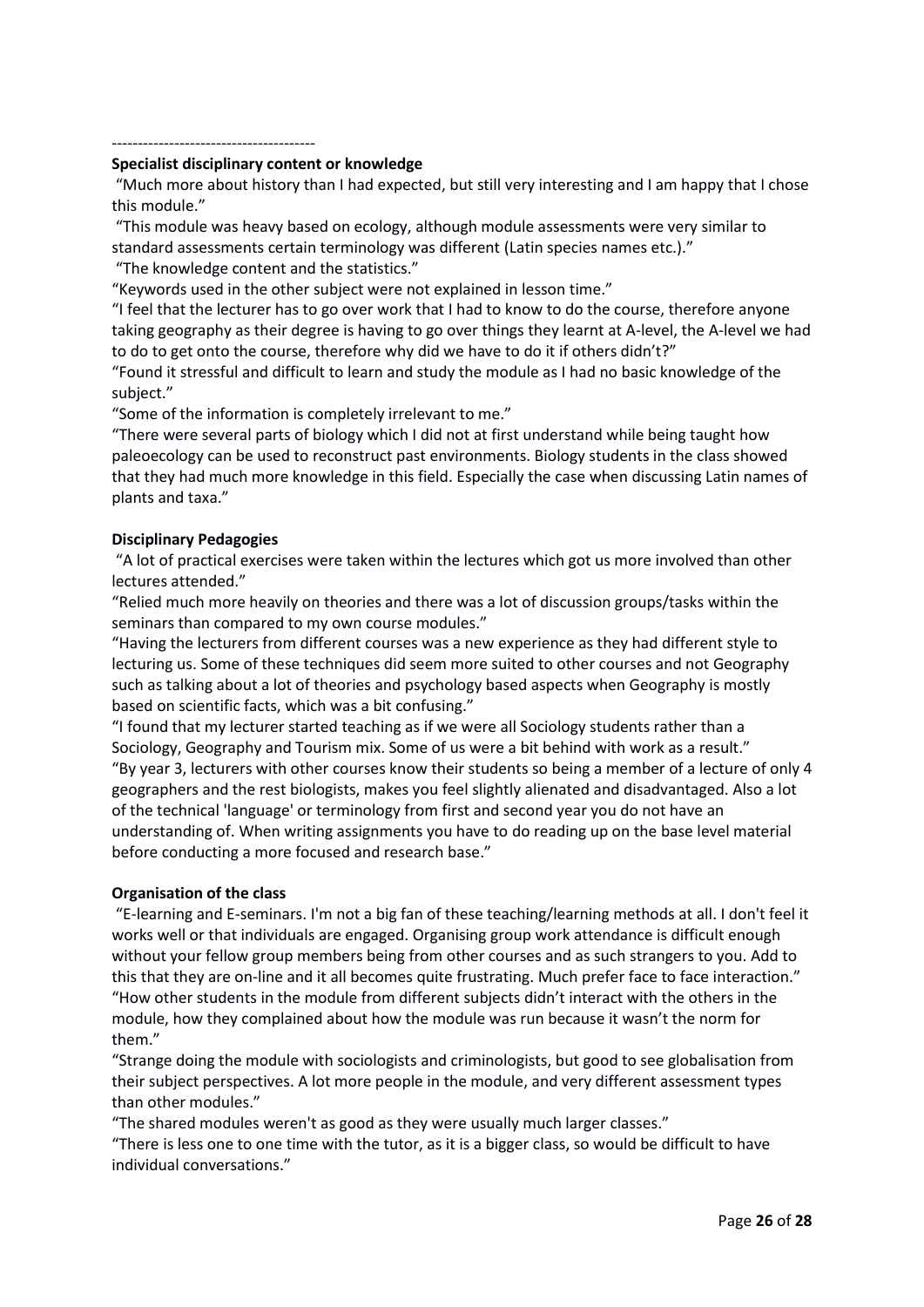"Was more difficult to work in groups when other courses shared modules due to timetable differences."

"The layout of the module is different, and with it being for a bigger group of people than in my other modules, it is structured differently. Works well though."

# **Assessment issues**

"More hands on than theory. Assessment is very different - tests/reports compared to essays." "The assignments so far were harder because it seems that many of the concepts and theories are from other courses rather than my own, even if this is not the case I often fail to see the link between some of the concepts and Geography."

# **Social issues impacting on the classroom**

"The classes were very divided as we didn't know the other people in the class, so it felt intimidating if you was the subject minority."

"Third year Geography students were a class that were very familiar and comfortable with each other. Occasionally it seemed a little uncomfortable in a class."

"There tends to be some segregation between the groups of students as they differ in their interests, this sometimes leads to one group being less vocal than others."

"People do not mingle with each other rather than stay with the subject groups."

"Not keen on having to form group working relationships with people within the first few minutes of meeting. You know nothing about the individuals, their commitment. This often leads to despair when you realise, by the end of the seminar, that you may well have to carry others".

---------------------------------

Table 4: Thinking about the module that you referred to in the question above, what aspects of the module, if any, struck you as different to other modules you had taken? Please feel free to refer to any aspect of the module. / Could you outline something negative about taking a module shared with other courses.